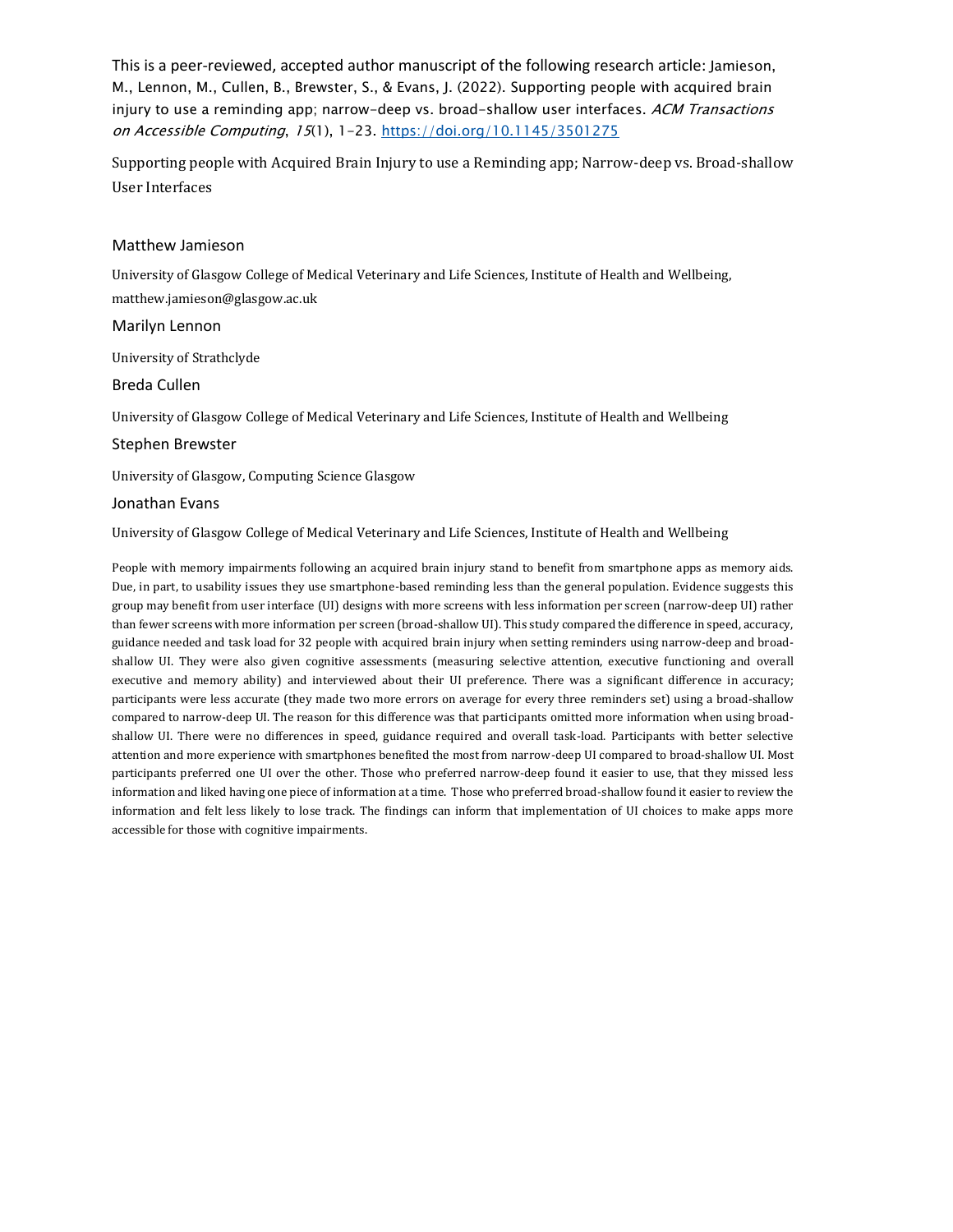- **Human-centered computing ~ Accessibility ~ Accessibility technologies**
- **Human-centered computing ~ Accessibility ~ Empirical studies in accessibility**
- Human-centered computing  $\sim$  Interaction design  $\sim$  Empirical studies in interaction design

## **Additional Keywords and Phrases: Assistive technology for cognition, Acquired brain injury, Neuropsychological rehabilitation**

### **INTRODUCTION**

By 2030, around 4.9% of the estimated worldwide population (387 million people) will have a neurological impairment due to a degenerative disease or acquired brain injury (ABI) (including stroke) [42]. In the UK (population 66 million) there were 480,652 hospital admissions for brain injury and stroke in 2016/17 [1]. Cognitive impairments such as prospective memory impairment are a common and extremely debilitating consequence of neurological damage after ABI.

Prospective memory (PM) refers to the ability to remember to carry out future intentions [7, 33]. These delayed intentions need to be remembered over time while unrelated tasks are completed. PM also involves planning, initiating tasks, self-monitoring and inhibiting distraction [33]. As well as PM difficulties, people with ABI can often experience impaired concentration, attention and judgement [33, 45]. Such impairments can limit the ability to carry out everyday tasks effectively, prevent employment, as well as negatively impacting health, wellbeing and social functioning.

Reminding technologies that prompt the user at a set time can support people to carry out future intentions. [4, 18, 20]. Technology that actively prompts the user about an event at the right time improves memory for intended tasks compared to non-technological methods [8, 18]. Smartphone software that sends reminders is ideal for this support because users are likely to keep their phone nearby. By prompting, supporting scheduling and communicating with care providers, this technology can increase the cost-effectiveness of care by reducing the time spent in costly intensive rehabilitation and reducing the likelihood that people receiving community based care will require or return to more intensive rehabilitation [25].

Although memory aids can be particularly important for people with ABI, this population uses smartphone based memory aids less than the general population. A 2014 survey study found that while 79% of people with ABI (n=81) used paper calendars, only 38% used reminders on a mobile phone [17]. This use could have increased in the time since this study was carried out; two 2017 studies found similar smartphone use between people with TBI and control participants [43] but lower uptake by people with stroke compared to control participants without stroke [44]. A recent study highlighted that there are more barriers to the use of assistive technology to support cognition than other types of assistive technology (e.g. mobility devices) [40]. A systematic review and meta-analysis found a large effect size (d=1.27) over seven studies (n=147) comparing memory aid technology to pencil and paper methods or practice as usual [18]. This research highlights the importance of the user interface design in helping more people who may currently use non-technological memory strategies to also use technology.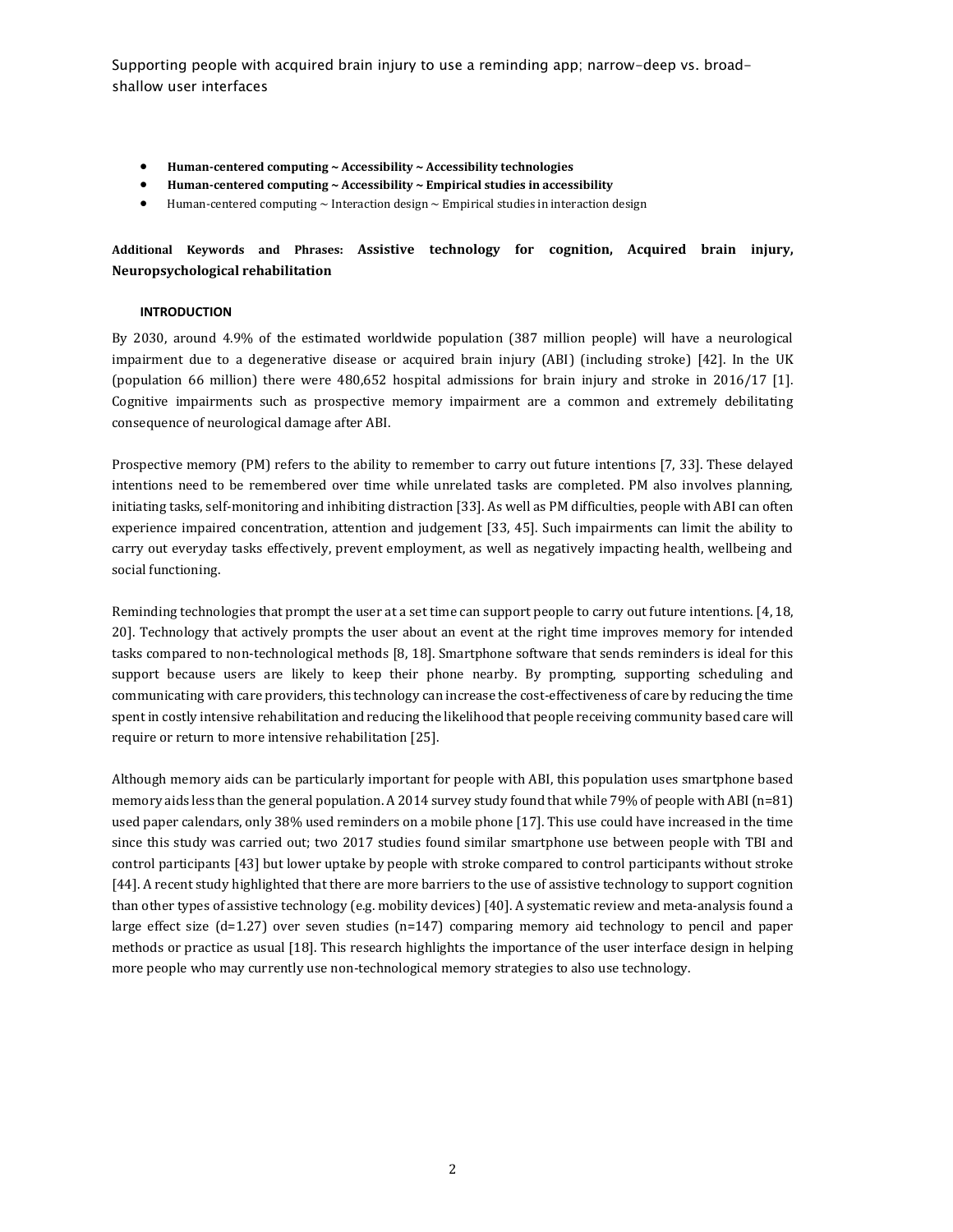## **1.1 Background**

Potential explanations for the low uptake and long-term use of assistive technology include them being challenging to learn/use, people forgetting or not feeling motivated to use them, and lack of support from caregivers [16, 17, 19]. Education and training have been shown to be vital to overcome the barriers to uptake and subsequent use of assistive technology for cognition [36, 37]. Recommending and training use of reminding technologies is a common part of neuropsychological rehabilitation delivered by rehabilitation workers and clinicians to help people with memory impairment after an acquired brain injury [34, 45]. In the absence of purpose-built technologies clinicians turn to widely available reminding apps such as Google Calendar [18, 23]. It is also the case that people often use commercially available smartphone apps and do not receive support from clinicians. Two studies investigating smartphone use by people with traumatic brain injury (n=29) and stroke (n= 29) found that very few participants (4 in total, 2 with TBI and 1 with stroke) had received any formal guidance from a clinician to help them use the technologies [43, 44].

Within this rehabilitation context it has been noted that interaction with devices and apps can be challenging due to cognitive impairments common after brain injury [15, 21, 34, 35]. This is especially true if people with ABI are using the technologies without guidance from clinicians [43, 44]. Users with ABI might not be aware that they need to enter reminders or may forget to enter them in the first place [15] and learning to use reminding technology may be difficult [34, 36]. In these cases, carers or family members may enter reminders on behalf of the individual. The efficacy of reminders set by a third party to support memory has been demonstrated [7, 17]. However, most people with ABI would want or need to independently set reminders. Indeed, learningto independently support memory using memory aids is often an important rehabilitation goal [45].

HCI research can help to improve device accessibility for people with cognitive impairments [6, 12, 13]. HCI researchers have developed web interface design guidelines for people with cognitive impairment. For example, the Web Accessibility Initiative has outlined features people with cognitive disabilities often rely on such as clearly structured content, consistent labelling and predictable interactions [14]. Recent WCAG2.1 guidelines are also relevant such as guideline 1.3; 'Creating content that can be displayed in different ways without losing information or structure' [14].

### **1.2 Narrow-deep and Broad-shallow UI Design**

In the context of setting reminders on a smartphone, there are different ways the information required to set the reminder can be shown (e.g. title, date, time of event, time of notification, notes, repetition, duration). All the information could be shown on a single screen, or a small number of screens. If the information requires more space than the phone screen allows then it could be made smaller or scrolling could be used. On the other hand, there could be many screens each with a small amount of information. This would require the user to navigate between different screens but reduce the need for scrolling or reducing the size of the display. These design choices are described by Hochheiser, Feng and Lazar [12] as 'broad-shallow' (lots of information, few screens) and 'narrowdeep' (lots of screens with less information on each) structures. Most reminding apps use a broad-shallow user interface and do not use or offer a narrow-deep alternative. The first 20 apps that can be found on the iOS App Store when searching 'reminders' (searched February 2021) have broad-shallow designs; all the information that can be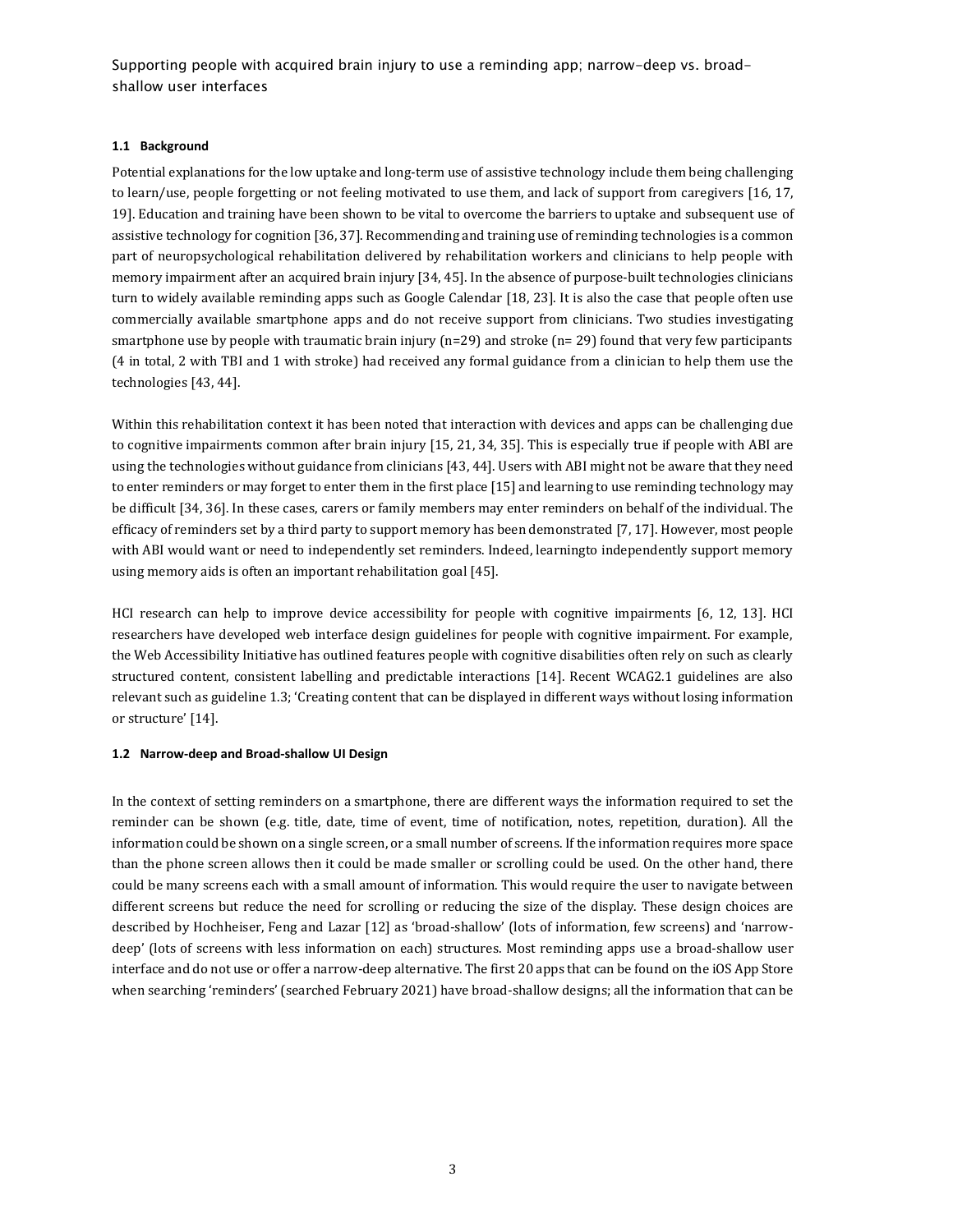entered tends to be on one screen. If there is too much information to fit the mobile screen then scrolling is used. Google Calendar, which has over 1 billion installs, also has a broad-shallow design. Google Calendar has been investigated as a memory aid technology in neuropsychological rehabilitation in several studies [10, 16, 22, 23].

User interface style has rarely been explored in the context of assistive technology to help with ABI rehabilitation. A 2019 review [3] highlighted the lack of research into the impact of user interface design on technology use by people with ABI. This review only mentioned one paper that had investigated an information search user interface by people with cognitive impairment following an acquired brain injury [24]. This paper involved a group of six participants with different types of cognitive impairment, one of which was traumatic brain injury, which limited the findings. There has been no study that has compared different user interface styles in mobile phone reminding apps for people with ABI.

There is evidence that a narrow-deep user interface may be better at supporting technology use for people with cognitive impairments than a broad-shallow one. Hu and Feng [13] investigated the use of broad and deep web content search structure by people with cognitive disabilities (n=23). They found that search failure rates were higher when using the broad structure than when using the deep. Furthermore, neuropsychology researchers who have investigated the use of assistive technology have found that people with ABI have difficulty processing a large amount of information at once. Sutcliffe and colleagues [35] investigated use of an email client on a PC by people with ABI (n=8) and recommended an interface that supports continuous engagement by making the current task object (e.g. text box or send button) salient compared to other distracting objects on the screen. In another study 15 people with ABI receiving rehabilitation and 15 control participants were asked to complete tasks using a PC calendar [22]. Participants with ABI made the same types of errors as control participants but made them more often and experienced a higher workload. They concluded that appropriate software for people with ABI would have an interface that presents a small amount of information and has step-wise data entry to minimise the working memory burden [22].

Micro-prompting technology that aims to guide people with ABI through daily tasks with several sub-steps (e.g., making breakfast) that utilizes narrow-deep UI on a smartphone has been investigated [9, 18]. For example, Gómez and colleagues [9] developed adaptive manuals on a smartphone using QR codes to help people with ABI complete everyday tasks. This system split the task into several sub-steps which was each presented on a single screen to help the user complete them in order. This is a style similar to the set-up 'wizard' interfaces often encountered on personal computers when setting up software. Other micro-prompting technology that splits tasks into their individual steps to guide people through them have been shown to improve task performance for people with ABI and dementia [18]. Setting a reminder is also an everyday task with several sub-steps and narrow-deep UI splits it into these component parts to help guide the user.

In the context of setting reminders using a mobile app, a narrow-deep UI has several potential advantages over broad-shallow. There is evidence that a narrow-deep UI might reduce the amount of navigation and text on one page and so help prevent people with cognitive impairments experiencing cognitive overload. Buehler *et al.* 2016 found that obstacles in navigation and information architecture, for example navigating through menu options, could undermine the use of educational aid technologies by students with intellectual disabilities [5]. One study [3]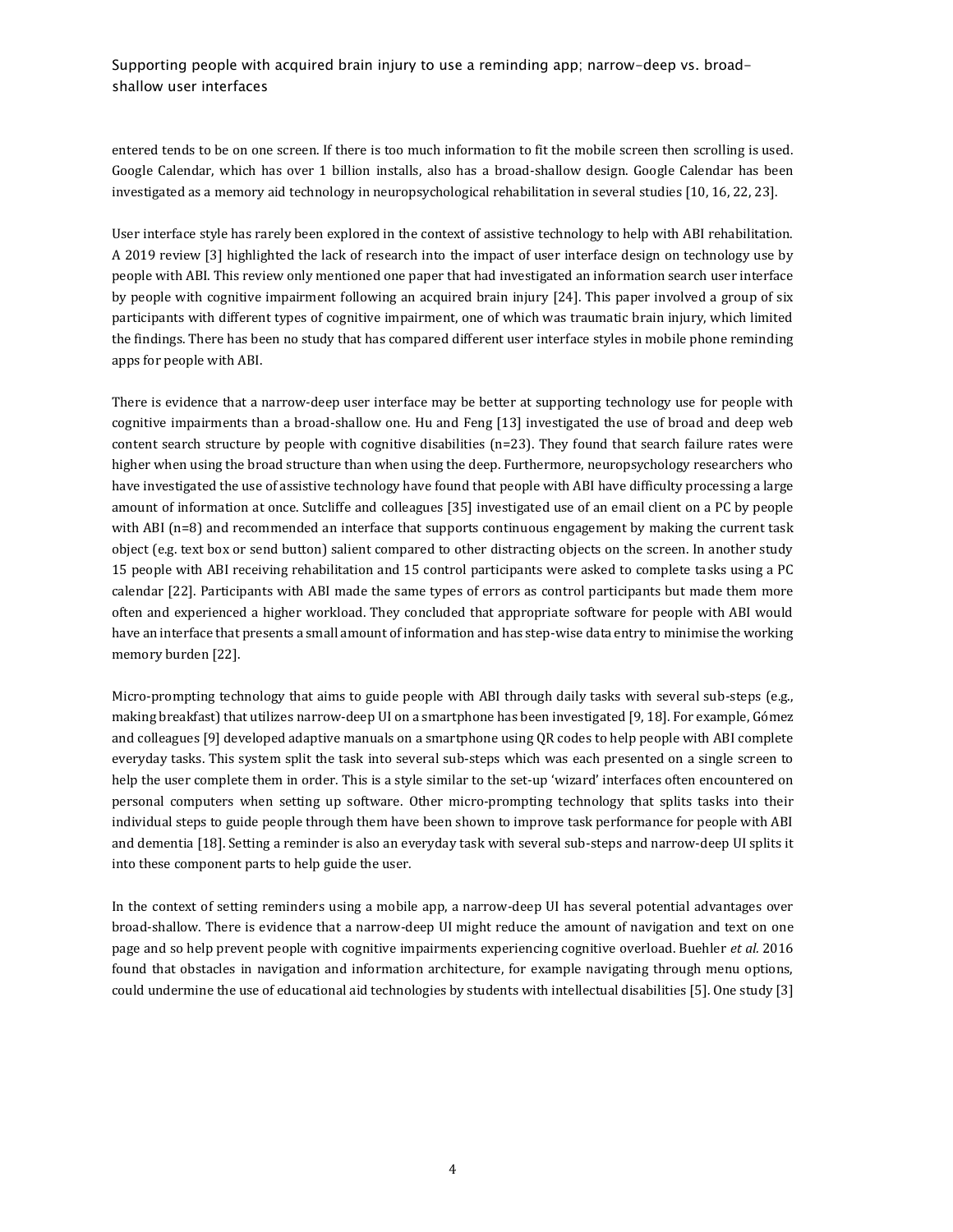reviewed the technology-based information searching literature that involved people with cognitive impairment. They concluded that users should be supported through text heavy pages. Citing papers investigating internet navigation by people with learning disabilities [13, 41], they suggest that horizontal navigation may be more useful for those with cognitive impairment than vertical which requires users to scroll.

A narrow-deep UI might be easier for people with selective attention difficulties who may miss details if many are presented on one small screen. Feedback from focus groups with five people with ABI who were shown Google Calendar (with a broad-shallow UI) was that there was too much information and people may skip parts of the reminder setting process, missing important details [16]. Showing only one piece of information on each screen may make it easier to attend to each aspect of setting a reminder. The memory and attention processes that underpin working memory or executive functioning involved in carrying out a series of steps in a task to achieve a desired goal may be impaired for people with ABI. People with impaired executive functioning could have their use of smartphone apps supported by a narrow-deep user interface. Technologies to support executive functioning have generally involved timely prompts to support the completion of several sub-tasks involved in an overall task; for example, to help with remembering each component of a morning routine, preparing a meal, or doing a vocational task [2, 18, 27]. In a narrow-deep UI, each screen could be considered a prompt about each component of the task of setting a reminder and therefore support the user's executive functioning to help them carry out the sub-tasks required to complete the overall task of setting a reminder.

By supporting attention and executive functioning and preventing cognitive overload, accuracy of information entered is likely to be better using narrow-deep UI than using broad-shallow UI. However, speed may be compromised because the user has to go through a larger number of screens and cannot quickly scroll to the bottom and save the reminder before attending to each piece of information that needs to be entered. While this could potentially be beneficial (as it requires the user to attend to everything they are setting so they will be less likely to miss things), it could lead to frustration and negatively impact user experience. It is also possible that people would need less guidance from others to set a reminder because each screen in narrow-deep explicitly asks for the next part of the reminder.

In terms of user experience, a narrow-deep UI may be preferred to a broad-shallow UI if it makes it easier to use. Alternatively, it is possible that people will be frustrated by the narrow-deep UI if it means taking longer to enter reminders. Experience with smartphones may also impact preference between narrow-deep and broad-shallow UIs because those with experience of using calendar apps will likely use ones with broad-shallow user interfaces and so prefer a UI style they are more used to.

## **1.3 Contribution and Aims**

This paper addresses a gap in the literature by comparing two contrasting user interface choices within a smartphone reminder app for people with acquired brain injury. The Broad-Shallow UI has a small number of screens with a large amount of information per screen and the Narrow-Deep UI has many screens each with a small amount of information. There is evidence that the use of reminding apps supports memory for people with memory impairments following ABI. However, accurate reminders need to be set by the users for these technologies to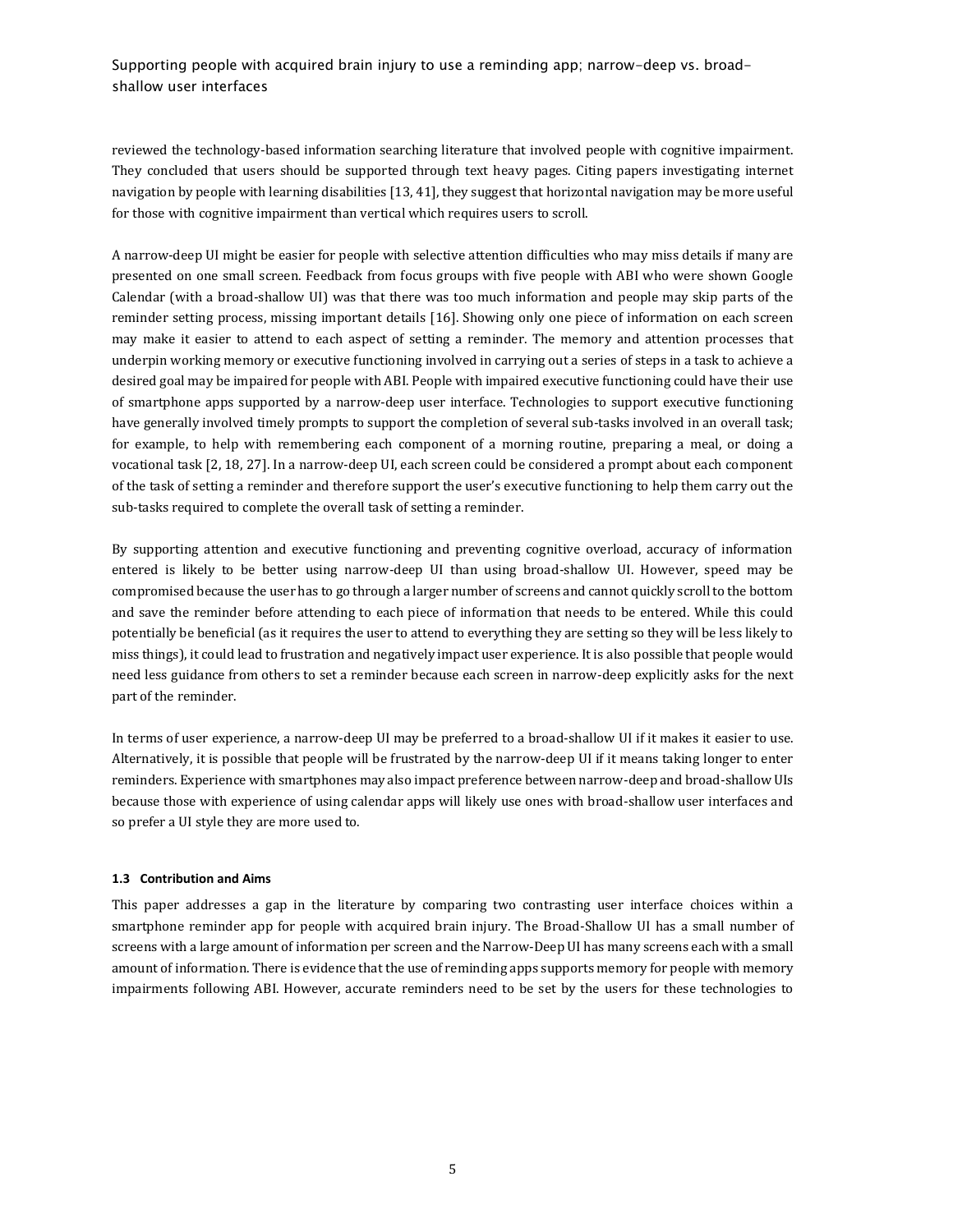benefit them. The reminding apps that people with ABI can currently access on app stores use broad-shallow UI. Therefore, it is an important contribution to assess how this UI choice compares to an alternative option (narrowdeep UI) when it comes to facilitating the accurate entry of reminders. The results can inform future design choices of developers creating apps for people with ABI or those wishing to make apps that have universal accessibility.

In this counterbalanced, within subject study, participants with memory impairments following acquired brain injury set reminders using both UI's on the ApplTree app which was developed by the research team as part this research. The impact of this UI choice on four domains of reminder setting ability and preference was assessed; 1) how accurately participants set reminders; 2) how quickly participants set the reminders; 3) how much guidance they requested from the experimenter and; 4) their self-reported user experience (NASA Task load index). We subsequently investigated whether level of previous experience with smartphone calendars and cognitive ability (overall cognitive ability, executive functioning, and a test that involves selective attention) impacted reminder setting performance differences between the Broad-Shallow and Narrow-Deep UI conditions. A detailed breakdown of the different omissions and mistakes made in each condition was also reported. Finally, an analysis of the reasons for participants' preference for Narrow-Deep or Broad-Shallow UI (when a preference was stated) was completed by using a brief feedback interview after participants used the app with both UI conditions.

### **2 METHOD**

### **2.1 Participants and setting**

Adults (18 years old or over) with self- or other-reported memory impairments (e.g. reported by staff) following an acquired brain injury (n=32) were recruited from two community brain injury rehabilitation services and one brain injury support charity. Exclusion criteria were a) the inability to provide informed consent for research participation, b) inadequate writing or reading (English) which would impair comprehension and performance of experimental tasks and/or answering of questionnaires, c) inability to verbally communicate adequately in an experimental setting and d) severe physical or sensory disability which would prevent any attempt at using a typical smartphone device (e.g. paralysis of both upper limbs). These exclusion criteria were assessed by the service and charity staff when identifying people to approach for the study. The exclusion criteria were added because a) our recruitment pathway through a community charity support group and people receiving community support meant we would not be able to initially contact caregivers or family members to consent on behalf of individuals who were unable to provide informed consent; b) the app use assignments and app could only be presented with written English (due to time and budget limitations and the fact that the researcher and developer only spoke English) and because alternatives like reading out the app assignments or typing the information for the participant would have compromised the experimental consistency of the study; c) because of an inability of the research team to provide alternative communication methods during the study and; d) because using an app on a touchscreen phone was key to the running of the study – alternatives such as spoken interfaces would have compromised the experimental consistency of the study. Participants were not compensated for their time taking part in the study. Travel costs to arrive at the session were reimbursed. Ethical approvals to carry out the study were obtained from relevant health boards (reference information not disclosed to protect author anonymisation).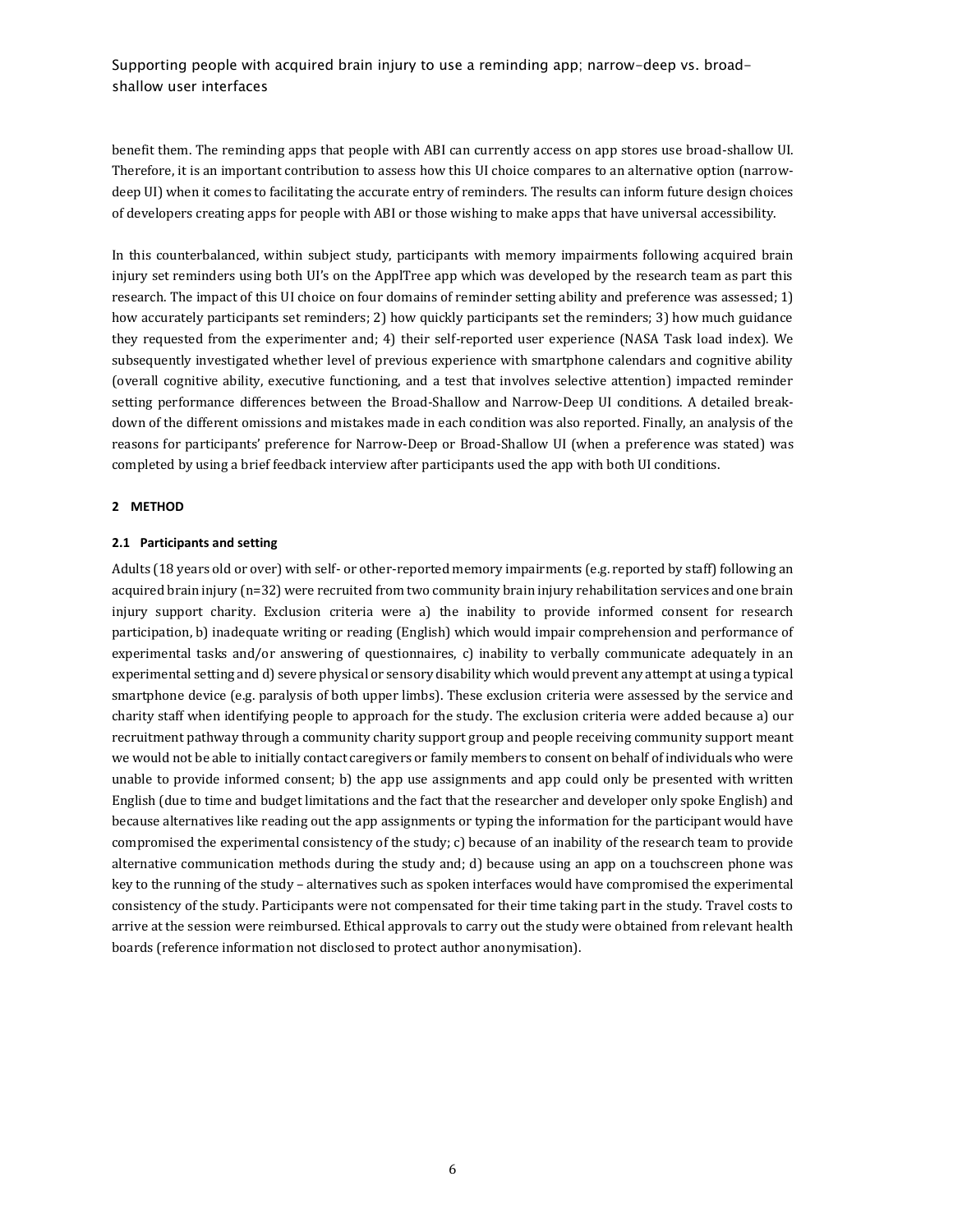A convenience sampling method was used. Service and charity staff were asked to identify people who they believed met the inclusion criteria and would not meet any of the exclusion criteria. They were initially approached either by a staff member or volunteer, or by a member of the research team. The study took place in the location of the service or charity meeting. The study session took around 90 minutes including a break of up to 10 minutes.

The participants were 16 males and 16 females with a mean age of 49.16 years (SD = 12.57). Participants were a median of 4 years post injury (range = 0.36 to 19 years) and the majority owned smartphones (5 owned nonsmartphone mobiles).

## **2.2 Materials**

### *2.2.1 ApplTree app*

ApplTree is a reminding app developed by the research team. It is a reminding app that has features that match those available in most freely available reminding apps. ApplTree was developed with feedback from people with ABI and caregivers in order to develop in-app features that could overcome difficulties described by people with ABI when they use smartphone reminder apps [16, 22]. The app is intended to be a platform for research into the impact of different features that could be implemented to improve the uptake and usefulness of reminding technologies for this user group. Previous research has investigated the impact of push notifications on the number of reminders participants with ABI enter into the app [reference retracted to preserve author anonymization]. Alternative user interface design is another feature that could impact use by influencing the accuracy of reminder setting.

The opening screen is shown in Figure 1. The user can freely toggle between reminder setting (where reminder information can be added) and the calendar screen (where events can be viewed, edited or deleted). The app allows a user with administrator privileges to toggle between narrow-deep and broad-shallow UI. The opening screen is the same for both UI conditions. The Broad-shallow UI and Narrow-deep UI interfaces are shown in Figure 2. The reminder setting functionality of the app is the same for both UI conditions. Name, date, time, duration, notification, notes, repetition and loudness (how loud the prompt is) can be set for each reminder.

On both versions there was an error prevention mechanism to stop a reminder being set in the past; the date/time widget automatically moved back to the current date and time when a time in the past was selected. No omission error prevention method was used. This is in line with other reminding apps that can be downloaded from the app stores (e.g. Google Calendar). Not having omission error prevention is intentional because, when setting a reminder, omissions are made very often and are often not errors. For example, you do not always need to set repetition or duration and it would be frustrating to be asked to do so every time. Not entering or selecting any title, time/date, duration, notification, notes, repetition or loudness and pressing sets a reminder defaulted to no title, at the current time and date, with no set duration, notification set at the time of the event, no notes, no repetition and level 2 loudness (vibration and sound when firing).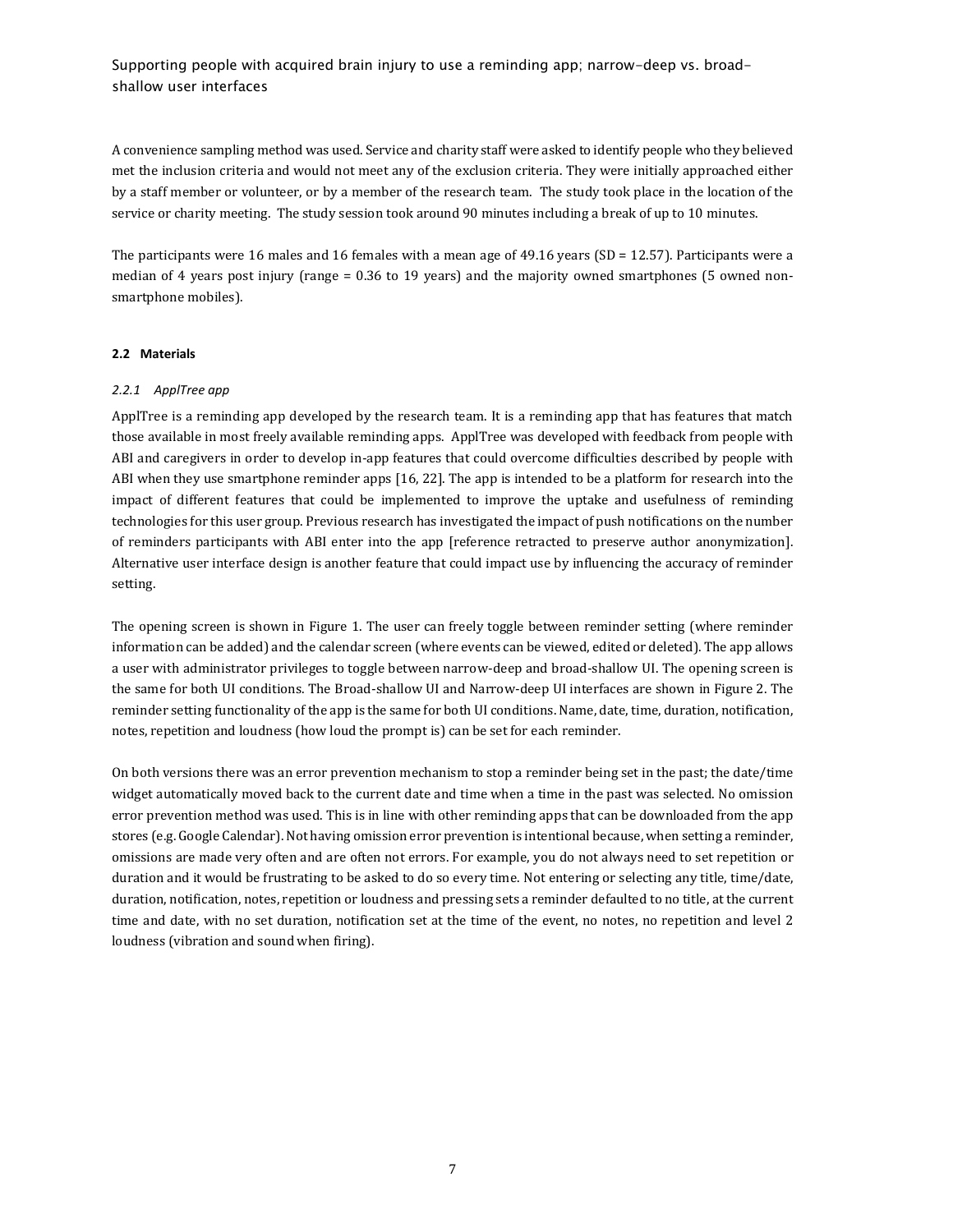

Figure 1: ApplTree UP (top left), opening screen (top right), a reminder notification (bottom left) and reminder information (bottom right).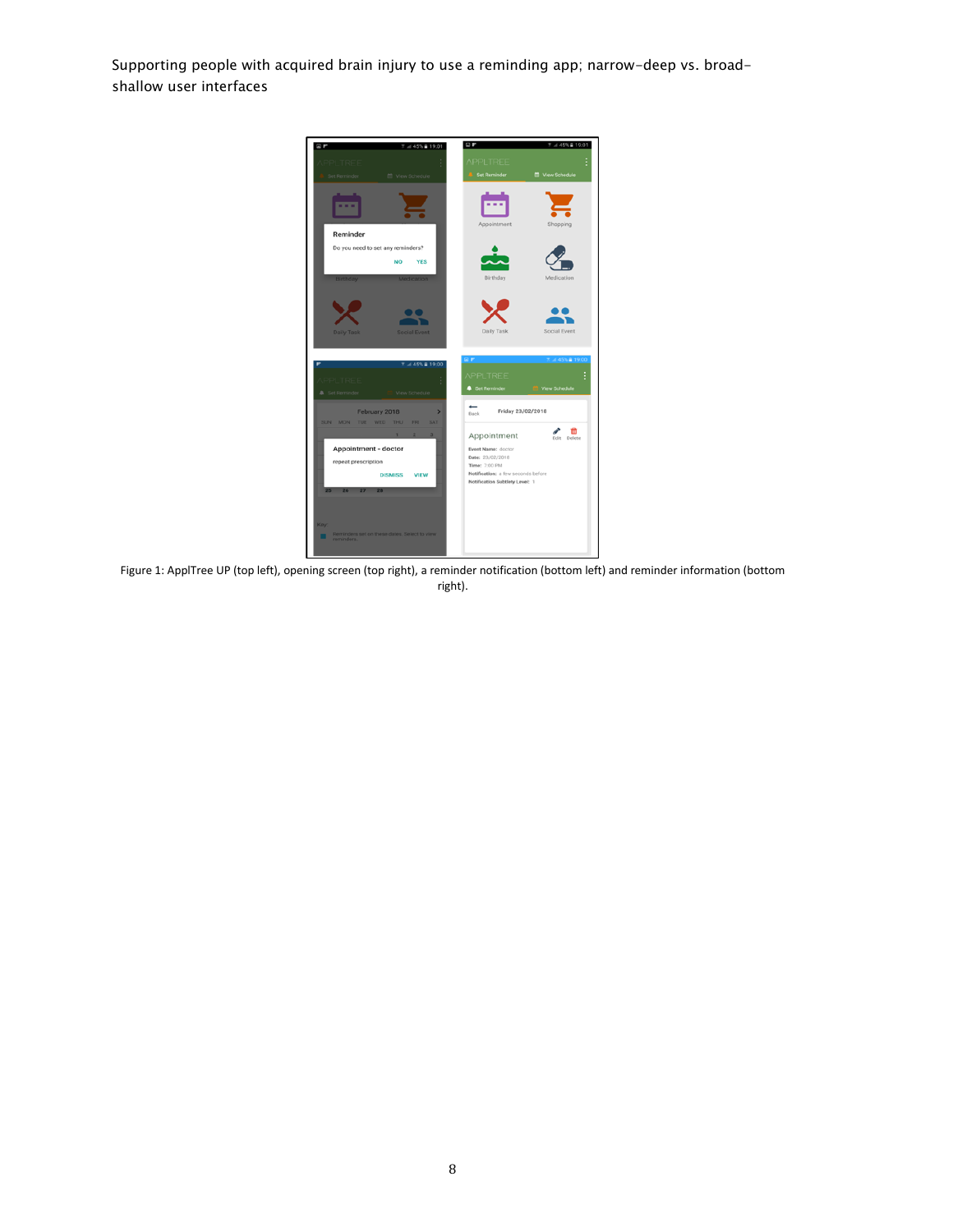

Figure 2. Left; Broad-shallow UI in ApplTree. Scrolling is needed to see all of the information. Right; Narrow-deep UI in ApplTree. Each piece of information has its own screen.

## *2.2.2 Reminding Assignments*

Participants used ApplTree to set six reminders that were written on two A4 assignment sheets (three assignments per sheet). ApplTree UI was set to broad-shallow for one of the assignment sheets and narrow-deep for the other. The reminders assigned were similar to real events that may need to be scheduled into a reminder app such as medication, doctors' appointments, attending classes or meeting a friend. The assignments were piloted with five people with acquired brain injury (who did not take part in this study). Verbal feedback was gathered from pilot participants, and a note was made of how long it took participants to complete the first draft of the two assignment sheets. The assignments were amended based on their feedback and the two assignment sheets altered to make them equivalent in difficulty. The assignment sheets and scoring sheet used by the experimenter are available as supplementary documents.

### *2.2.3 Neuropsychological Tests*

Standardized neuropsychological tests were given to participants to characterise their cognitive profile. The tests cover the domains of memory (Rivermead Behavioural Memory Test (RBMT)), and executive functioning (Delis-Kaplan Executive Function System (D-KEFS) trails and verbal fluency sub-tests). The D-KEFS trails visual scanning,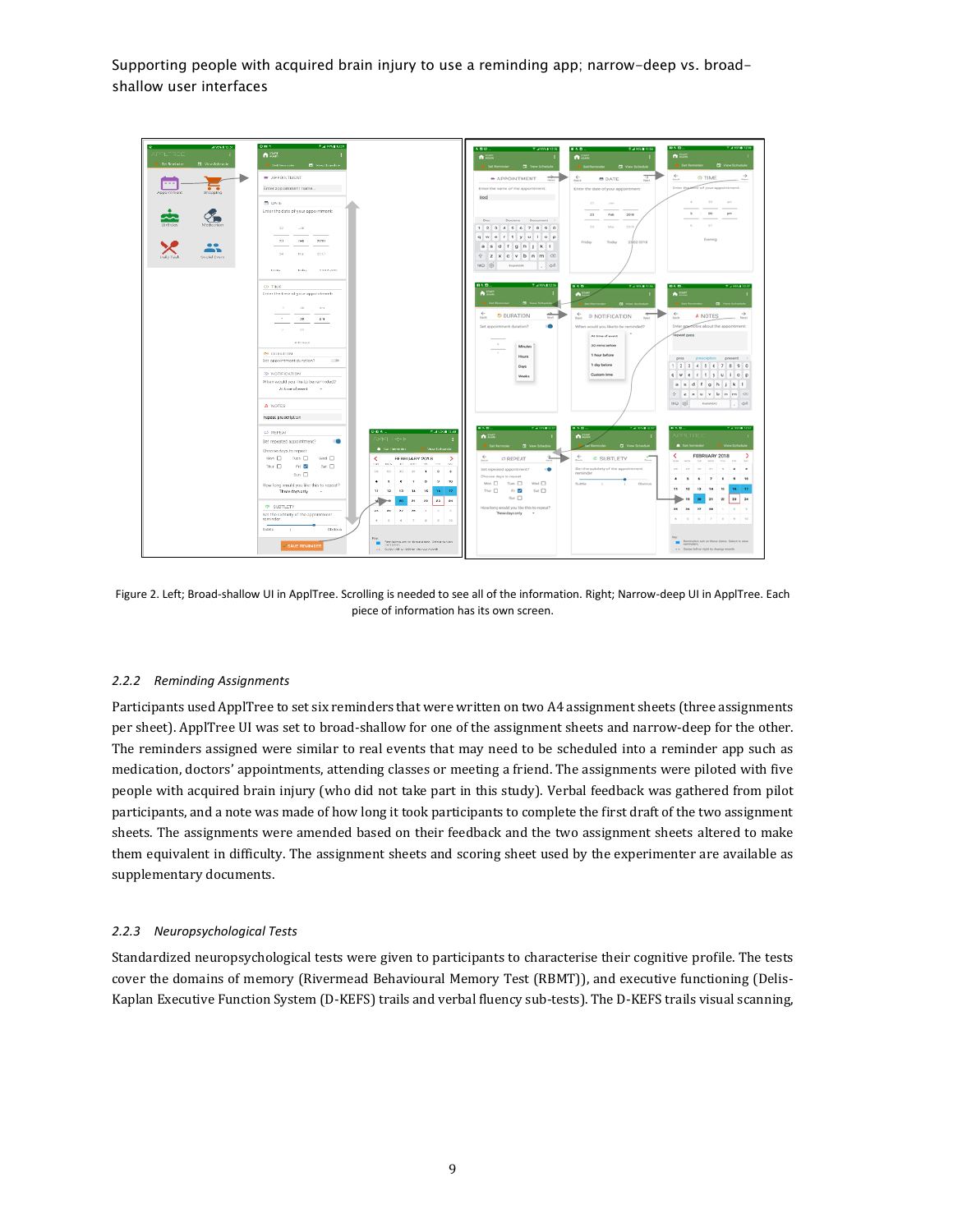letter sequencing and number sequencing sub-test scores also involve selective attention. These test scores were summarised and used in the analysis investigating the impact of cognitive abilities on app use in each condition. For this analysis the scaled scores on each sub-test of the RBMT and D-KEFS were combined to create an overall cognitive ability score (Cronbach's Alpha = 0.83). D-KEFS sub-test scaled scores were combined to create an executive functioning score (Cronbach's Alpha = 0.84). D-KEFS trails visual scanning, letter sequencing and number sequencing sub-test scaled scores were combined to create a measure of selective attention ability (Cronbach's Alpha = 0.9). Sets of scores were combined by creating the average of the scaled scores for each sub-test.

### *2.2.4 Procedure*

The study was conducted between November 2017 and December 2019. All participants were guided through the information sheet by the experimenter and given an opportunity to ask questions about the study. At this stage the researcher carrying out the study verified that the person met the study criteria by ensuring they were over 18, had an acquired brain injury and that they reported memory difficulties following their ABI. The researcher used their judgement to discern whether or not the participants met any exclusion criteria (e.g. inability to provide informed consent or verbally communicate adequately to take part). All participants who had sessions arranged were judged to be eligible to take part. Participants then signed consent forms. After this they completed a demographic questionnaire (gender, age, employment status) and were asked for information about their acquired brain injury (cause and time since injury) and phone and reminder use. If they used them, the extent of their smartphone, smartphone calendar, and non-electronic reminder use was rated on a 5 point scale (1=extremely rarely, 2=rarely, 3=sometimes, 4=often, 5=very often).

Next the participants completed the reminder setting assignments using ApplTree. ApplTree was provided on the same Android Galaxy S7 phone for all participants. Participants completed one assignment sheet (with 3 reminders per sheet) with broad-shallow UI and one assignment sheet (3 reminders per sheet) with narrow-deep UI. To ensure that the order of both the assignments and user interface type was counterbalanced, a 2x2 latin square was randomly generated for each set of four participants (with eight sets in total as n=32). For example, the participants 1 to 4 were assigned to receive one of the four possible combinations of assignments and UI type (narrow-deep with assignments 1, narrow-deep with assignments 2, broad-shallow with assignments 1 and broad-shallow with assignments 2). Latin squares were generated from [https://hamsterandwheel.com/grids/index2d.php.](https://hamsterandwheel.com/grids/index2d.php) A visualization of the randomized counterbalancing process is shown in figure 3.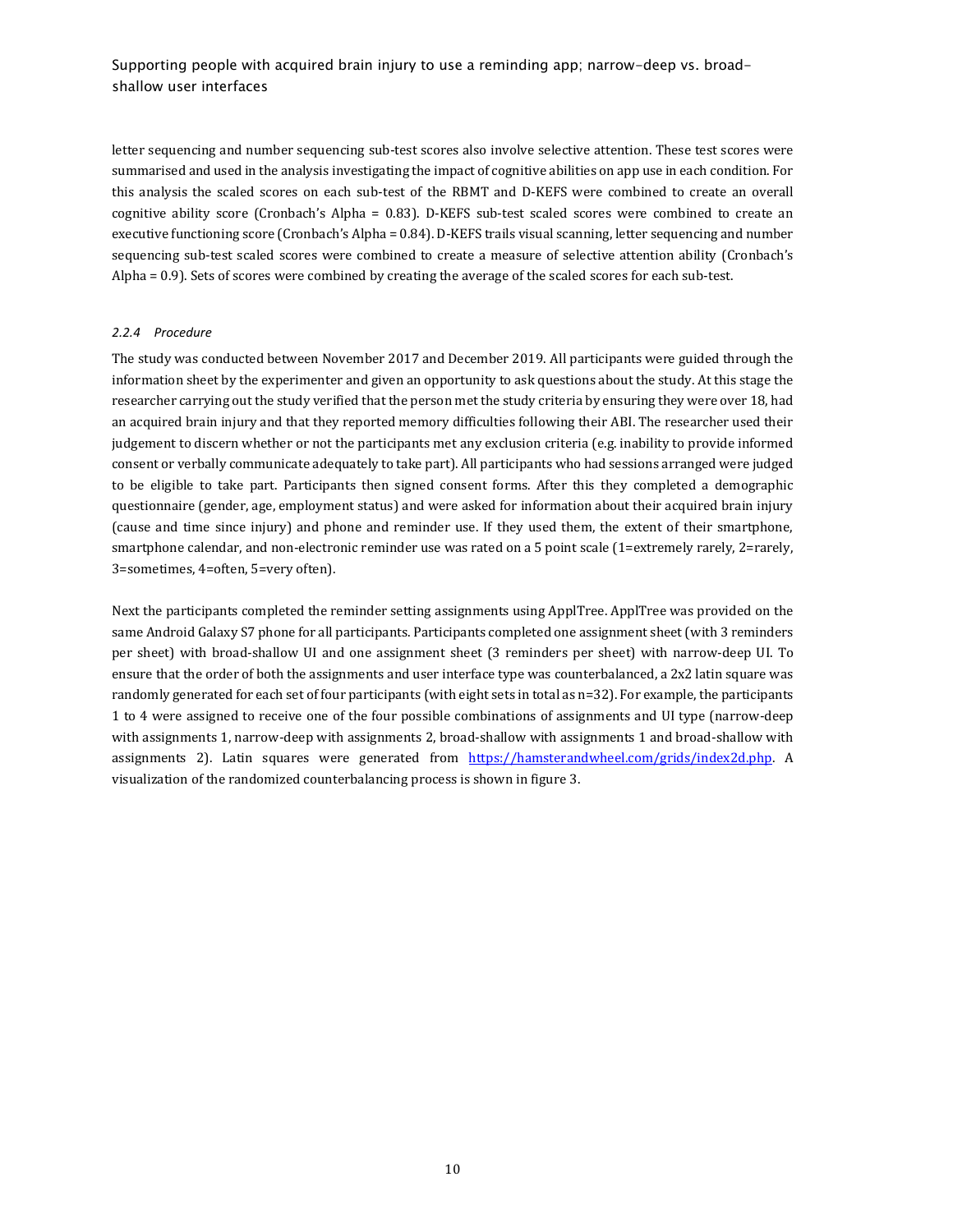

Figure 3. A cluster of the first 4 consecutive participants (e.g. participants 1-4) randomized to one of the four possible UI and assignment sheet orders shown using randomly generated 2x2 latin squares.

### *Prior to the assignments*

Prior to attempting the assignments participants were given a tutorial by the experimenter showing them how to use the app to set an example appointment. This tutorial took 3 minutes. This involved the researcher setting an example appointment reminder and describing each step while the participant watched. This included how to navigate between setting the reminder and viewing the calendar, where to enter the title, the date, the time, repetition, notes, notification time, loudness, how to return to the home screen, and amending a reminder using the edit and delete functions. This tutorial was the same for all participants. At the end of the tutorial participants were given the opportunity to ask questions to clarify any aspect of the use of the app. Each participant was given this tutorial before both the assignment sheets for the broad-shallow and narrow-deep UI type conditions. Participants were asked to complete the assignments as quickly and accurately as they could. They were asked to try to complete the assignments on their own. However, if needed, they could ask the experimenter for help. They were given the assignments to read through before starting, and the assignment sheet was in front of them while they were setting the reminders. The timer was started as soon as the participant started using the app.

#### *During the assignments*

While the participants were doing the assignments, a tally was kept by the researcher every time they were asked a question about use of the app. A request for guidance was counted every time they asked a question unless it was an issue with the app crashing, a hardware issue, or an issue with the assignments that was not relevant to the participant's use of the app (e.g. to clear a notification or to clear up confusion with the assignments).

If a participant did not complete an assignment sheet (with all three reminders) in 25 minutes, then that assignment was discontinued, and the experimenter would move on to the next step in the experiment. Any reminders they fully completed were scored. This cut-off of 25 minutes per reminder, was to ensure some reminder entry data could be gathered from both UI conditions even for participants who found it difficult to complete the reminder tasks. This limit was set based on previous experience running a similar study [reference retracted to preserve author anonymization] where it was noted that some of participants took a long time on the first reminder sheet and then left the study before attempting the second assignment. The research team decided setting a time limit would improve the participants experience in the study and make it more likely that both reminder sheets would be attempted allowing comparison between the conditions for any of the three reminders that were completed.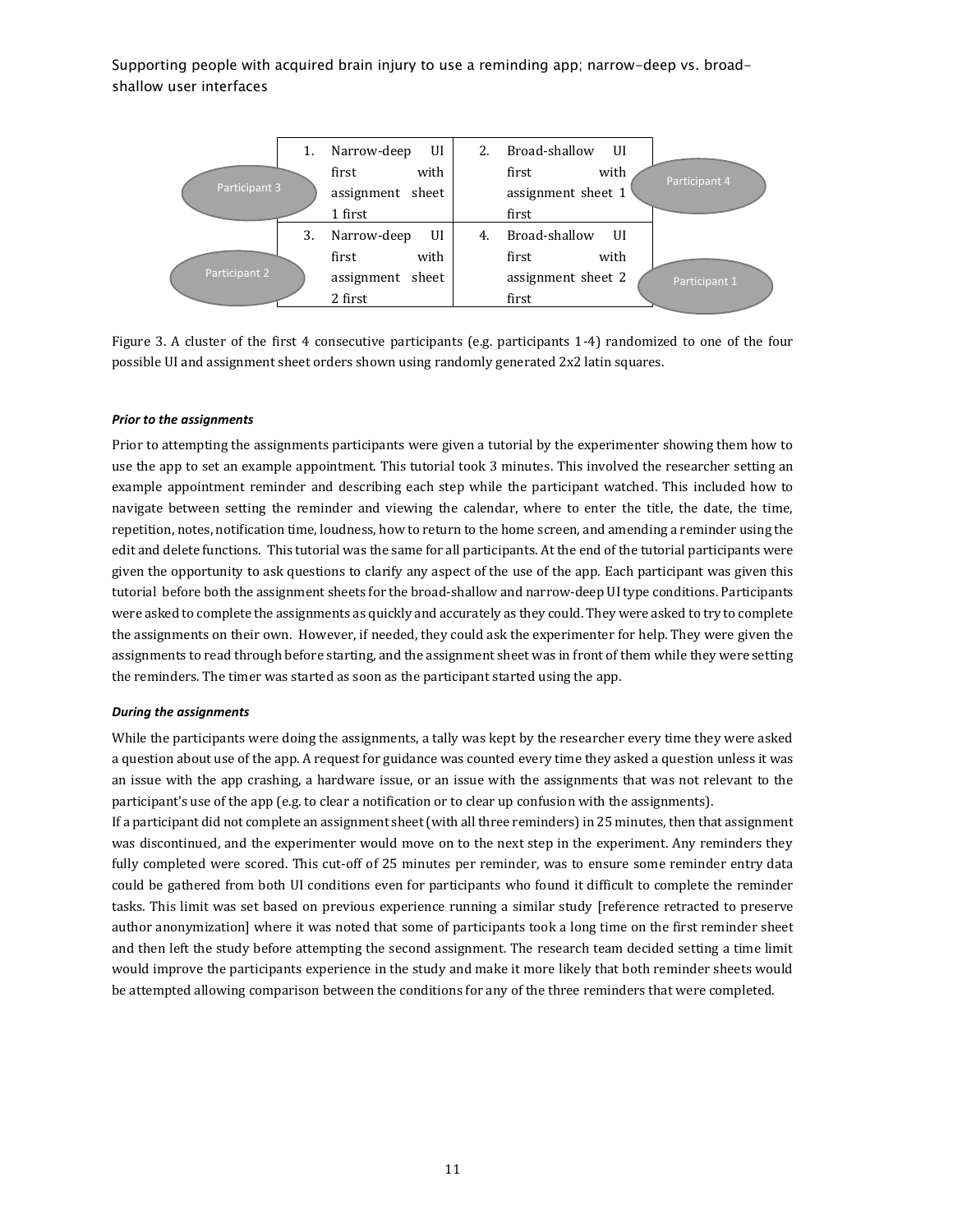## *After the assignments*

The NASA Task Load Index (TLX) is a quick measure of perceived task load (in the domains of Mental Demand, Physical Demand, Temporal Demand, Performance, Effort and Frustration) when completing a task with technology [11]. Each domain is measured on a 20 point scale. The TLX was provided on an A4 sheet of paper for the participants after each of the UI type conditions was completed. The same A4 TLX sheet was used for both the first and second assignments, so the participant could directly compare their experience using the second UI condition with the first UI condition. Participants were given a different colour of pen to mark the TLX sheet after the second set of assignments. After each UI assignment the experimenter scored the participants' app entries using the score sheet, noting which parts of the reminder were entered wrongly or omitted. After the first set of assignments the reminders set were deleted to avoid confusion during the second set of assignments.

After both sets of assignments were finished, they were asked about their thoughts on the difference between using the app during the first and second assignments; 'What did you think about the difference between the app the first time you used it compared to the second time?' If they asked any follow up questions to the experimenter or required anything clarified about the conditions, the experimenter described the broad-shallow and narrow-deep conditions. The experimenter asked a follow up question if necessary to ask why they preferred one over the other if a preference was stated. The responses were audio recorded and transcribed by the experimenter.

Participants were given a 10-minute break if needed. After this the neuropsychological tests were administered. The D-KEFS trails test was administered first, followed by the verbal fluency test then the RBMT. A further break was offered between the D-KEFS and RBMT. There was occasionally not enough time in the session (1 - 1.5 hours) for the D-KEFS and RBMT assessments to be fully completed. If this was the case the participant was invited to a further study session to complete these tests.

The experimenter who conducted the study session scored the assignments, TLX and neuropsychological tests. Reminder setting accuracy was scored as mistakes per reminder. A mistake was defined as information missed that should have been entered, or information entered incorrectly. Speed was average time taken to complete one reminder. This was calculated as the average of the time for each of the three reminders in an assignment sheet. Amount of guidance needed was calculated as the average number of times people asked the experimenter for help during each of the three reminders in an assignment sheet.

Not all participants completed all three reminders on each assignment sheet. Participants were included in the analysis if they completed at least one of the three reminders on each assignment sheet. For example, if a participant only completed reminder 1 and 2 in the broad-shallow UI condition then their average accuracy, speed and guidance required would be compared to reminder 1 and 2 from the narrow-deep UI condition. This step was taken to ensure that people were not excluded from analysis if they found the reminder setting task difficult or were very slow to set reminders.

## **2.3 Statistical Analysis**

Parametric analysis (t-test or Pearson's correlation) was used where data was interval continuous and assumptions required for the parametric analyses were met. Non-parametric analyses (Wilcoxon Signed-Rank test or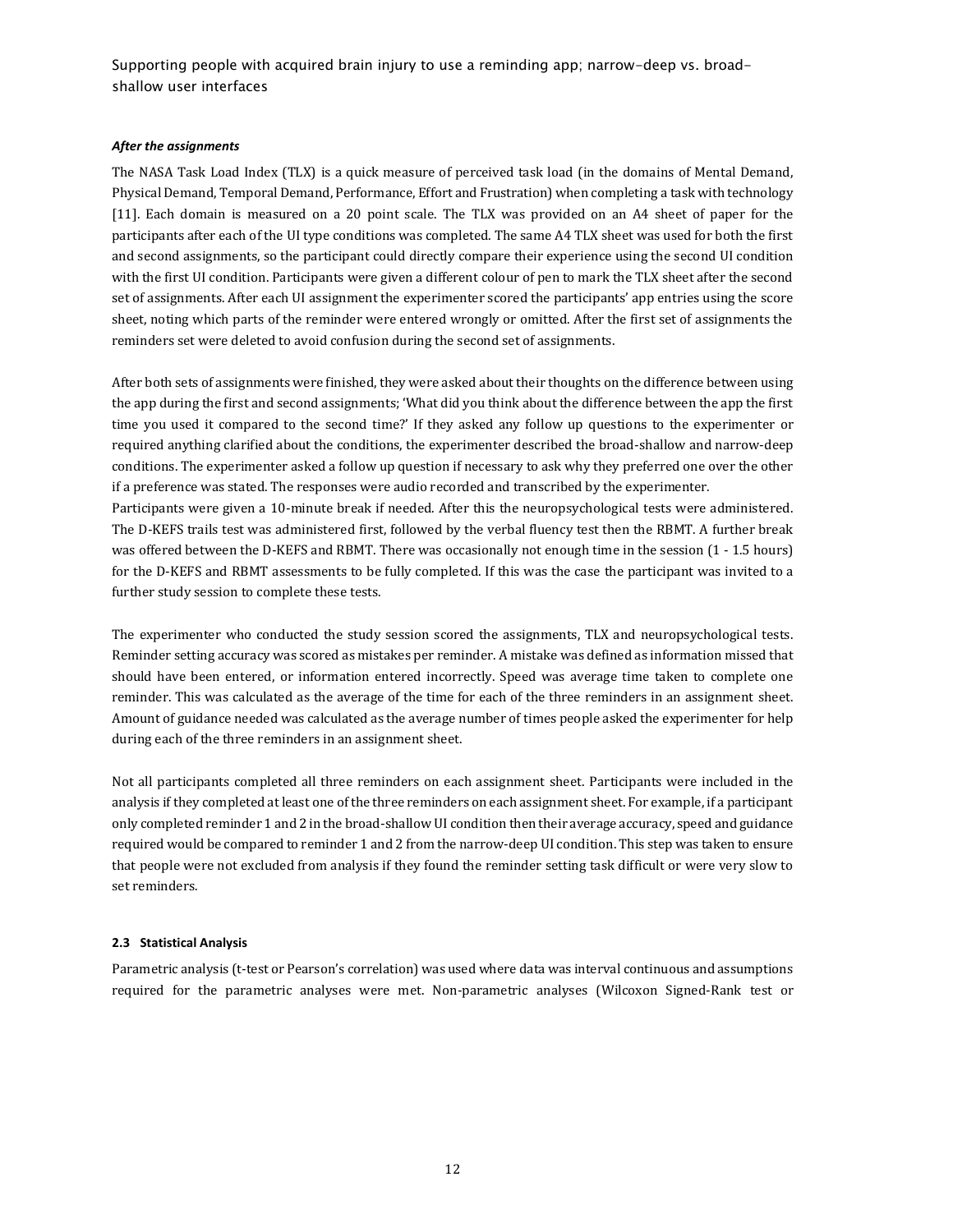Spearman's correlations) were used if data was non-interval continuous or assumptions for parametric statistics were not met.

To analyse participants' preference between UI conditions feedback from each study session was transcribed and the transcript was coded by the experimenter who did the interviews. Descriptive thematic codes (for detail and specific experiences) were developed. Coded phrases were then discussed in meetings with the research team and a common code-set was agreed. Focused Coding using thematic analysis (no prior framework was used to categorise the themes) identified the important issues by virtue of the number of comments that covered each subtheme [32].

## **3 HYPOTHESES**

## **3.1 Primary Analyses**

Hypothesis 1: More accurate reminders (fewer mistakes per reminder) will be set with narrow-deep UI than with broad-shallow UI because people are less likely to miss aspects of the reminder.

Hypothesis 2: Reminders set with narrow-deep UI will take longer to set than with B/S UI because there are more screens to navigate.

Hypothesis 3: When setting reminders using the broad-shallow UI, participants will make more guidance requests than when setting reminders using the narrow-deep UI because narrow-deep is more of a guided navigation through the app

Hypothesis 4: Participants would rate their experience using the narrow-deep UI (measured by the Task Load Index (TLX)) as preferable compared to the broad-shallow UI because narrow-deep UI is easier to use.

## **3.2 Secondary Analyses**

SA1. Factors influencing reminder setting mistakes

SA1.1: Experience with smartphone reminders (smartphone calendar use on 6 point scale – higher equals more use) will have a significant negative correlation with reminder setting mistakes (higher = more mistakes per reminder).

SA1.2: Executive functioning (calculated by combining the DKEFS sub-test scores; higher scores = better executive functioning) will have a significant negative correlation with reminder setting mistakes (higher = more mistakes per reminder).

SA1.3 Selective attention (captured by the visual scanning, letter sequencing and number sequencing in DKEFS; higher scores = better selective attention) will have a significant negative correlation with reminder setting mistakes (higher = more mistakes per reminder).

SA1.4: Age (years) will have a significant positive correlation with reminder setting mistakes (higher = more mistakes per reminder).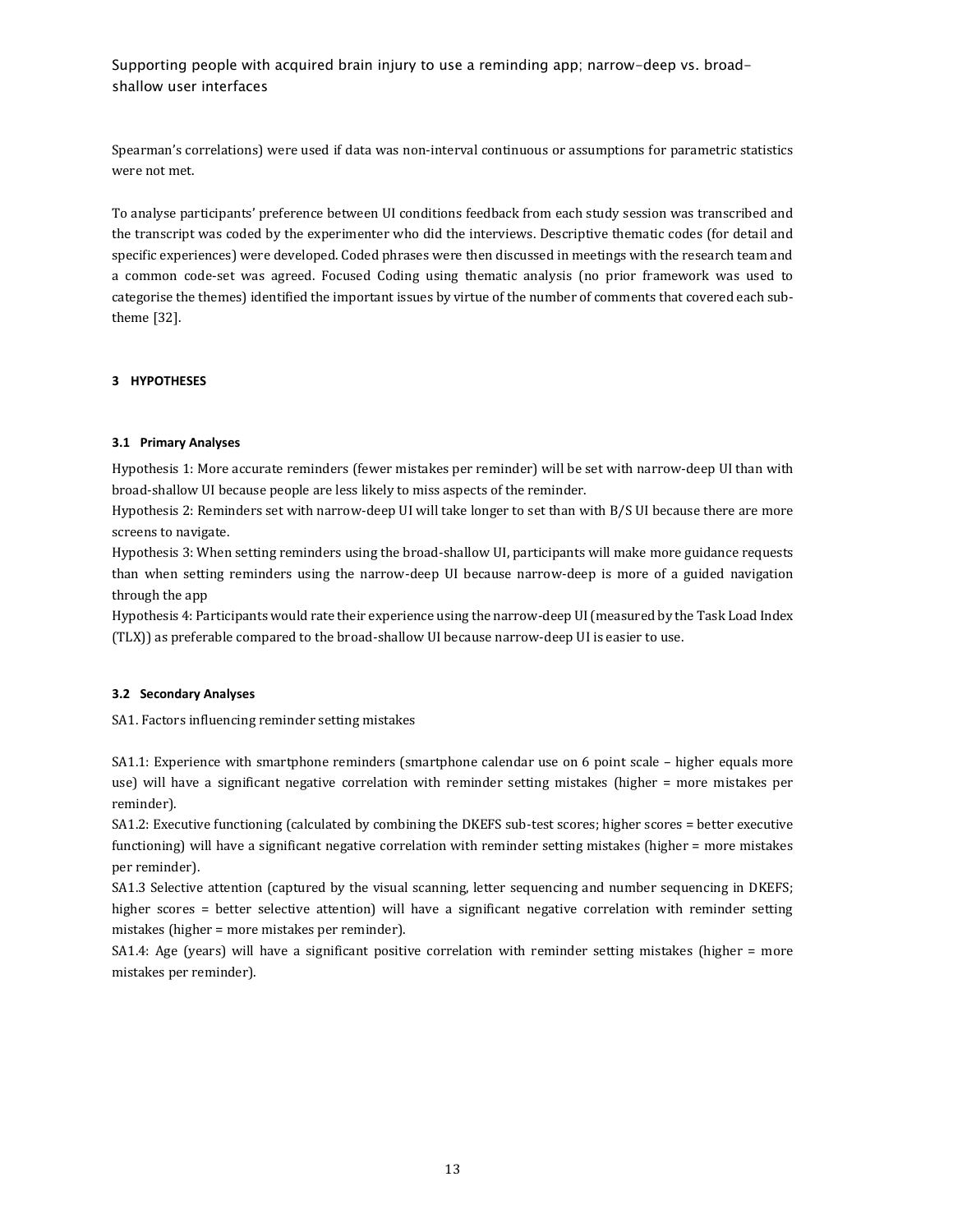SA2. Factors associated with the disparity between narrow-deep and broad-shallow UI reminder setting performance

SA2.1: Those with less experience setting reminders will have more benefit of narrow-deep vs. broad-shallow; fewer mistakes, increased independence and better user experience

SA2.2: Those with lower cognitive functioning will have more benefit of narrow-deep vs. broad-shallow; fewer mistakes, increased independence and better user experience

SA2.3: Those with a profile of poor executive functioning will have more benefit of narrow-deep vs. broad-shallow; fewer mistakes, increased independence and better user experience

SA2.4: Those with a profile of poor selective attention will have more benefit of narrow-deep vs. broad-shallow; fewer mistakes, increased independence and better user experience

### **4 RESULTS**

The RBMT was completed by 26 of the participants; six participants did not complete this test because they did not have time during the initial study session and they could not be contacted for, or did not wish to complete, a subsequent session. One participant did not complete the D-KEFS due to lack of time and because they could not be contacted for a follow-up session.

The median percentile rank on the RBMT was 17% (range = 0.6% - 77%). This indicates that the median memory ability of the participants in the study was lower than over 83% of the general population. The switching sub-tests of the D-KEFS can give an indication of the executive functioning ability of the participants because they require following of set task rules, and switching between mental sets (e.g. switching between naming fruits and furniture). The mean scaled score on the letter number switching sub-test of the D-KEFS was 6.84 (SD = 4.09). The mean scaled score on the verbal category switching sub-test of the D-KEFS was 6.74 (SD = 3.32). These are considerably below the average scaled score of 10 that would be expected in the general population.

D-KEFS visual scanning, letter sequencing and number sequencing sub-test scores measure selective attention ability. The mean scaled scores on these sub-tests (visual scanning scaled score = 5.48, SD = 3.45; letter sequencing scaled score = 6.65, SD = 4.26; number sequencing scaled score = 6.61, SD = 4.1) indicate that the sample had a reduced selective attention ability compared to the general population for which the average scaled score is 10.

#### **4.1 Primary analyses – Narrow-deep vs. broad-shallow**

The primary research question investigated the differences in reminder setting (mistakes, time taken, guidance asked for and task load) when participants used the broad-shallow and narrow-deep UIs. Two participants completed one reminder from each assignment sheet, with all the others completed all 3 reminders in both assignment sheets.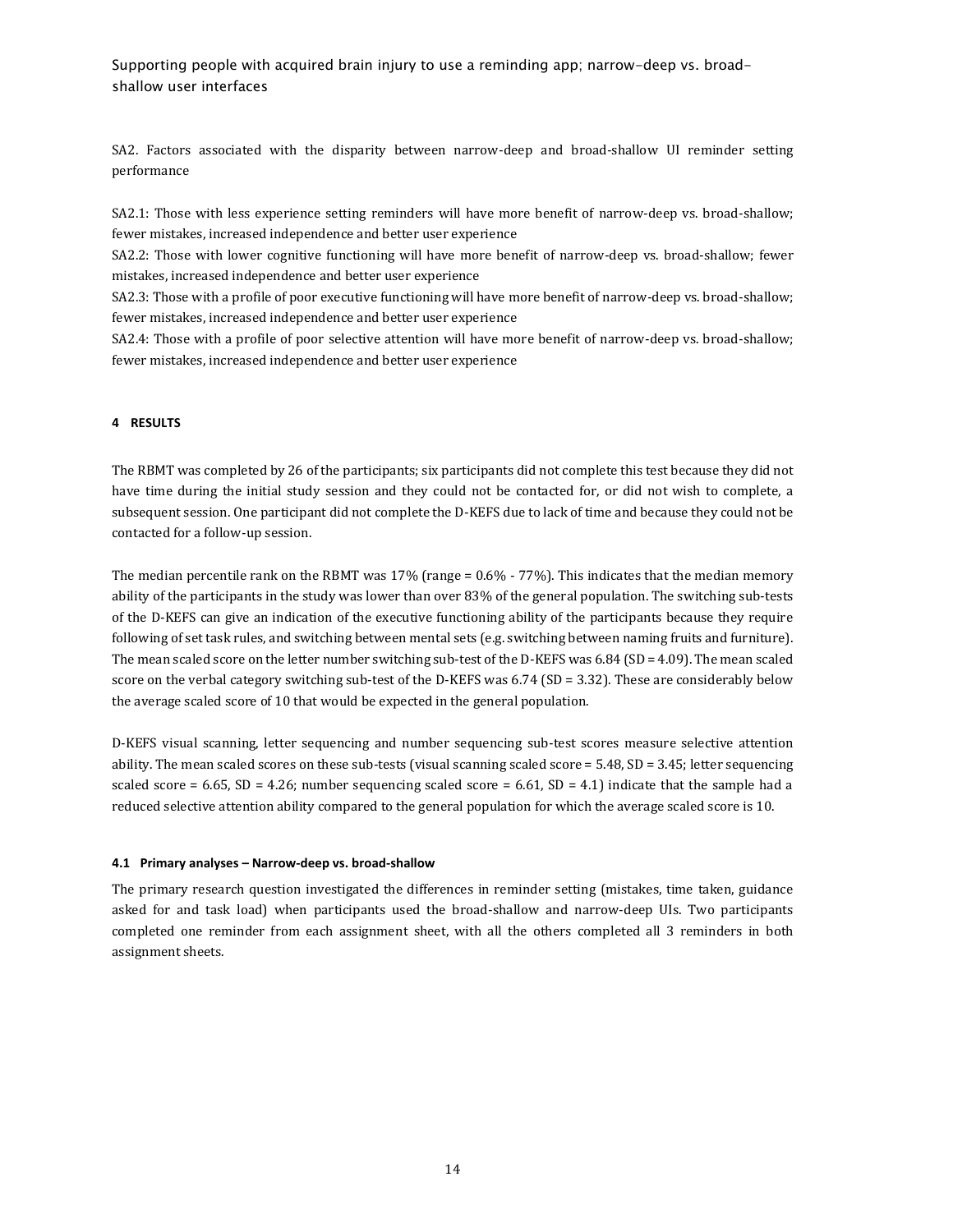## *4.1.1 Mistakes*

Participants made 2.29 mistakes per reminder (SD = 1.43) using the narrow-deep UI and made 2.96 (SD = 1.82) mistakes per reminder when using the broad-shallow UI. Hypothesis 1 was supported as participants set significantly more accurate reminders (with fewer mistakes per reminder) with narrow-deep UI than with broad shallow UI. The mean difference was -0.67 reminders (SD=1.09, CI = -1.06 to -0.27) (t(df=31), p=0.002). For every 3 reminders set, people make 2 more mistakes when using the broad-shallow user interface.

### *4.1.2 Time taken*

On average, participants did take slightly longer to set a reminder (mean difference = 21.22 seconds, SD = 117.18) with narrow-deep UI (mean time = 278.06 seconds, SD = 137.08) than with broad-shallow UI (mean time = 256.84 seconds, SD = 104.92). However this difference was not significant and hypothesis 2 was not supported (t $(df=31)=$ 1.024, (95%CI = -21.03 to 63.47) p=0.314).

### *4.1.3 Guidance*

Contrary to our expectations, participants made fewer guidance requests when setting reminders using the broadshallow UI (0.78 queries, SD= 0.8) than when setting reminders using the narrow-deep UI (1.01 queries, SD=1.07). On average people made 0.23 (SD = 1) more queries during the narrow-deep UI condition than they did during the broad-shallow UI condition. There were large variations in both how often people asked for help and the extent to which this differed when using the two UI types. This difference was not significant (t(df=31)= 1.287 (95%CI = -0.13 to 0.59) p=0.207) and hypothesis 3 was not supported.

### *4.1.4 Perceived Task Load*

We predicted that participants would rate their task load as lower after using the narrow-deep UI than after using the broad-shallow UI. The median score for the 6 TLX items was 8.34 (out of 20) (range = 0.67 to 16.17, Q1=4.63, Q3=8.34) after using the narrow-deep UI and 9 (range = 1 to 16.4, Q1=5.05, Q3=9) after using the broad-shallow UI. The median difference in this score (broad-shallow score minus narrow-deep score) was 0.17 (range = -10.67 to 4.35, Q1=-2.5, Q3=-0.63). This difference was not significant and hypothesis 4 was not supported (W = 170.5, z = - 1.02, p=0.31)

### **4.2 Secondary analyses**

Secondary analyses were carried out to explore factors that may influence reminder setting and the disparity in reminder setting performance between UI conditions.

### *4.2.1 SA1. Factors influencing reminder setting mistakes*

None of the four hypotheses regarding the factors that influence mistakes when setting reminders were supported (SA1.1 to SA1.4) as there were no significant correlations found. Experience with smartphone reminders did not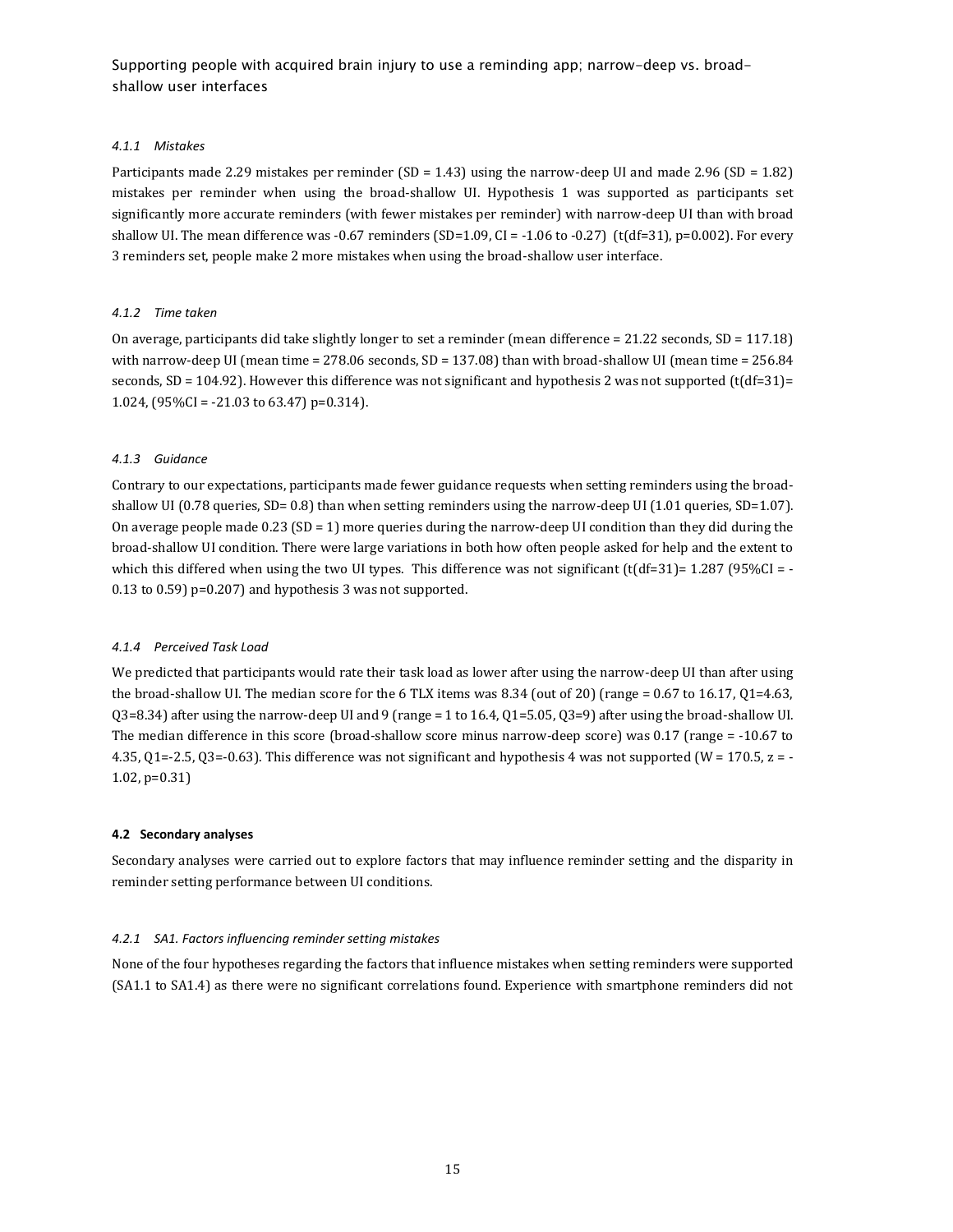have a significant negative correlation with reminder setting mistakes (Spearman's rho = -0.240 (n=32), p=0.186). Executive functioning did not have a significant negative correlation with reminder setting mistakes (Pearson's r = -0.288 (n=31), p=0.116). Selective attention did not have a significant negative correlation with reminder setting mistakes (Pearson's  $r = -0.264$  (n=31), p=0.152). Age did not have a significant positive correlation with reminder setting mistakes (Pearson's  $r = 0.159$  (n=32), p=0.386).

## *4.2.2 SA2. Factors associated with the disparity between N/D and B/S UI reminder setting performance*

None of the twelve hypotheses regarding the factors (smartphone experience, cognitive ability, executive ability and selective attention) that may influence the disparity between narrow-deep and broad-shallow UI on mistakes, guidance and task load when setting reminders were supported (SA2.1 to SA2.4). Two significant correlations were found (when testing hypotheses (SA2.1b and SA2.4b). However, these were in the opposite direction to what was hypothesised.

Experience with smartphone reminders did not have a significant positive correlation with narrow-deep vs broadshallow mistakes disparity (Spearman's rho =  $0.097$  (n=32), p=0.599). Experience did not have a significant positive correlation with narrow-deep vs broad-shallow task load disparity (Spearman's rho = -0.088 (n=32), p=0.632). However, experience with smartphone reminders did have a significant negative correlation with narrow-deep vs broad-shallow guidance disparity (Spearman's rho =  $-0.383$  (n=32), p=0.03). This was the opposite finding to what was predicted. People with less experience with smartphones tended to ask for more guidance when setting reminders using the narrow-deep UI and people with more experience tended to ask for more guidance when setting reminders using the broad-shallow UI.

Cognitive functioning did not have a significant positive correlation with narrow-deep vs broad-shallow mistakes disparity (Pearson's  $r = 0.209$  (n=31), p=0.259). Nor did cognitive functioning have significant positive correlations with guidance (Pearson's  $r = -0.207$  (n=31), p=0.264) or task load (Pearson's  $r = 0.196$  (n=31), p=0.290) disparity between narrow-deep and broad-shallow UI conditions.

Similarly, the executive functioning measure did not have a significant positive correlation with narrow-deep vs broad-shallow mistakes disparity (Pearson's  $r = 0.227$  (n=31), p=0.220). Executive functioning also did not have significant positive correlations with guidance (Pearson's  $r = -0.225$  (n=31), p=0.224) nor task load (Pearson's  $r =$ 0.236 (n=31), p=0.202) disparity between narrow-deep and broad-shallow UI conditions.

The measure of selective attention - calculated from the D-KEFS visual scanning, letter sequencing and number sequencing sub-test scores - did not have a significant positive correlation with narrow-deep vs broad-shallow mistakes disparity (Pearson's  $r = 0.246$  (n=31), p=0.184). Nor did the selective attention measure have a significant positive correlation with narrow-deep vs broad-shallow task load disparity (Pearson's r = 0.128 (n=31), p=0.493). However, this selective attention measure did have a significant negative correlation with narrow-deep vs broadshallow guidance disparity (Pearson's  $r = -0.399$  (n=31), p=0.026). This was the opposite finding to what was predicted. People with poorer selective attention tended to ask for more guidance during the narrow deep UI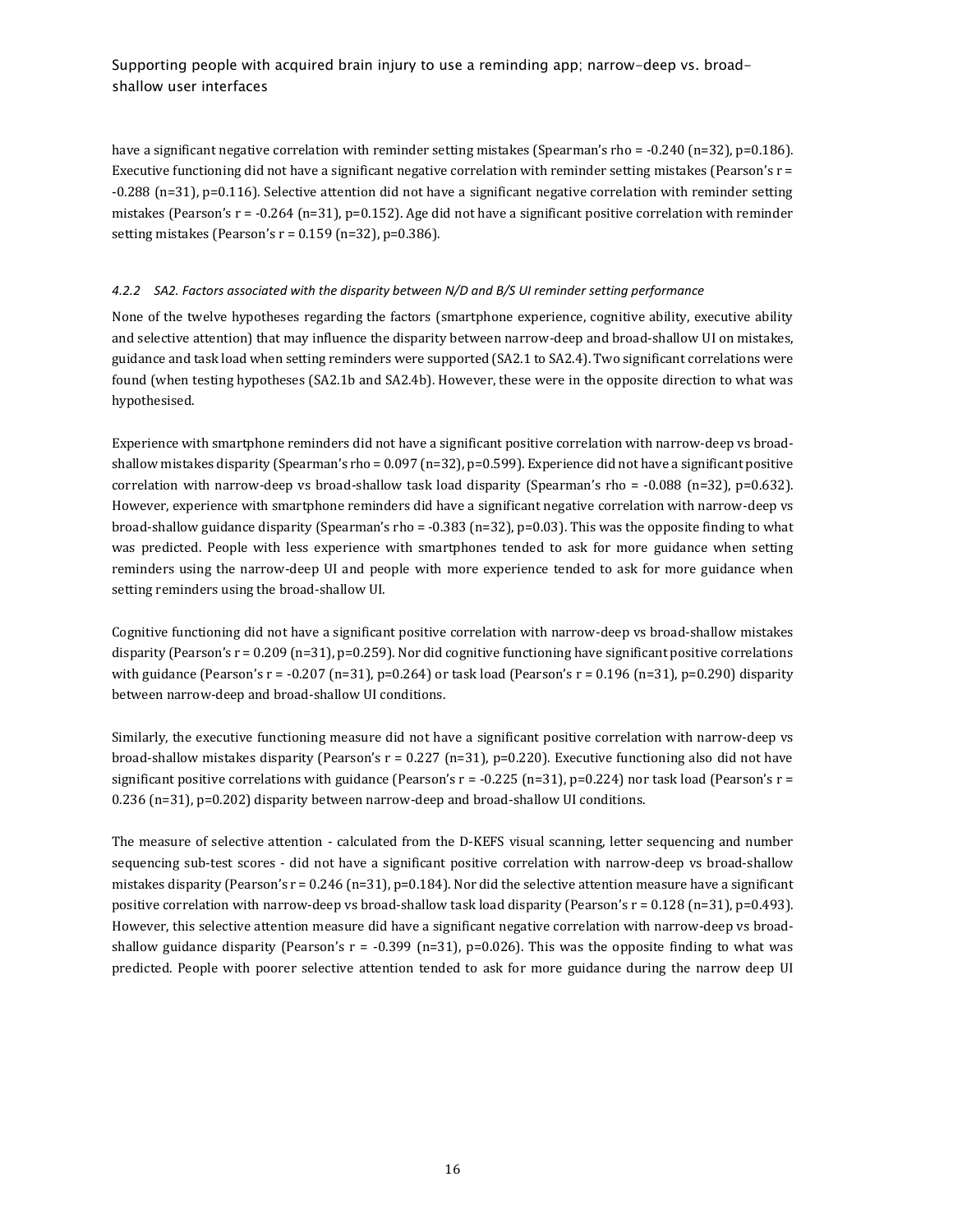condition and people with better selective attention tended to ask for more guidance during the broad shallow UI condition.

## **4.3 Types of errors made**

The types of errors made were documented on the assignments score sheets completed by the experimenter. To help understand what differences there may be in type of error between the two UI conditions, the errors were categorized as either omissions (where required information was missed) or wrong information (where the wrong information was entered). Table 1 shows the total number of times each type of error occurred for each aspect of the reminders (e.g. date, time, repetition) for both narrow-deep and broad-shallow UI. For wrong information, examples of the kind of wrong information entered are given.

| Event<br>information<br>required in our<br>examples | Omissions<br>(accumulative total; n=32) |               | Wrong information (accumulative total; n=32) |                      |                                                                                                               |
|-----------------------------------------------------|-----------------------------------------|---------------|----------------------------------------------|----------------------|---------------------------------------------------------------------------------------------------------------|
|                                                     | Narrow/Deep                             | Broad/Shallow | Narrow/Deep                                  | <b>Broad/Shallow</b> | Examples of common<br>wrong information                                                                       |
| Title                                               | $\overline{4}$                          | 16            | $\overline{2}$                               | 5                    | Title wrong or not clear<br>enough (e.g. 'tel call' instead<br>of 'GP appointment')                           |
| Date                                                | 4                                       | 10            | 5                                            | 4                    | Wrong date added                                                                                              |
| Time                                                | 3                                       | 11            | 11                                           | 14                   | Wrong time added (e.g. AM<br>selected instead of PM)                                                          |
| Repetition-<br>days                                 | 5                                       | 8             | 10                                           | 11                   | Repeated days left out when<br>required or added when not<br>required                                         |
| Repetition-<br>number of<br>weeks                   | 6                                       | 6             | 3                                            | 3                    | Wrong number of weeks of<br>repetition selected (e.g. 1<br>week instead of 3)                                 |
| Loudness                                            | 12                                      | 16            | $\overline{4}$                               | $\overline{4}$       | Wrong loudness level<br>selected(e.g. loudest when<br>quietest asked for)                                     |
| Notes or linked<br>reminders                        | 12                                      | 26            | 2                                            | $\overline{4}$       | Note wrong or unclear (e.g.<br>medication to be taken 'at<br>meal' instead of 'after lunch')                  |
| Notification<br>time (before<br>event)              | 10                                      | 15            | $\overline{4}$                               | 3                    | Wrong notification time set<br>(e.g. 30 mins before when 1<br>hour before was asked for)                      |
| Duration                                            | 12                                      | 17            | 9                                            | 4                    | Wrong duration set (e.g. 30)<br>mins instead of 2 hours)                                                      |
| Amending<br>reminders                               | 11                                      | 22            | $\overline{4}$                               | $\boldsymbol{0}$     | Reminder was edited or<br>deleted wrongly (e.g. only 1<br>event deleted when two<br>should have been deleted) |
| <b>TOTAL</b>                                        | 78                                      | 147           | 54                                           | 52                   |                                                                                                               |

Table 1. The frequency of occurrences of omissions and wrong information entered for the reminders when using broad-shallow and narrow-deep UI.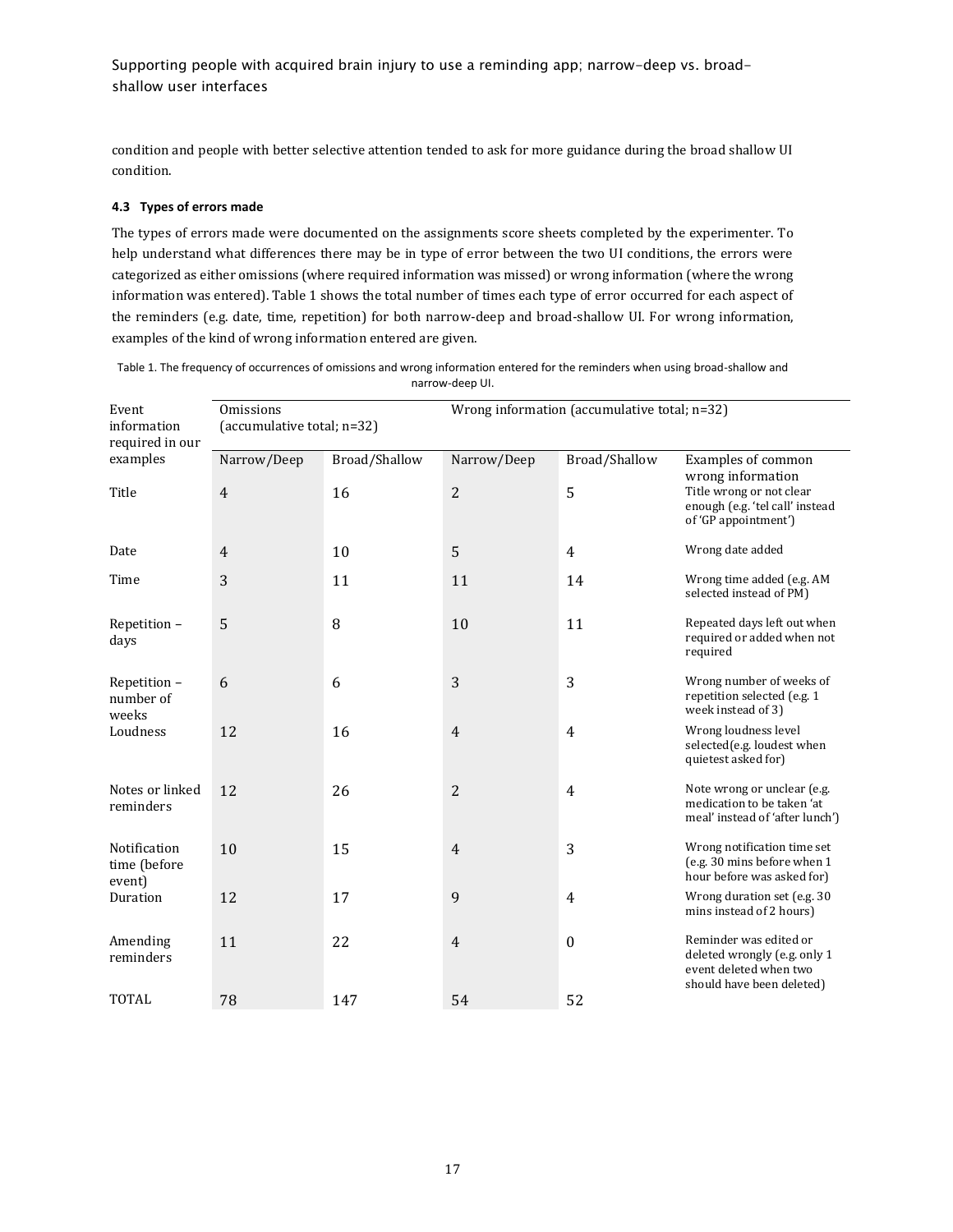## **4.4 Participant feedback**

When asked which user interface they preferred, 12 indicated narrow-deep, 10 indicated broad-shallow and 4 did not state whether they had a preference or not. Four participants who took part in the study did not complete the feedback questions after the second user interface was used as there was not enough time in the session, and two were not audio recorded during the session, or the audio file was corrupted. Thematic analysis of the reasons for the preferences resulted in four major themes for preferring narrow-deep UI and two major themes for preferring broad-shallow UI. Table 2 outlines the themes.

Table 2. Summary of reasons why participants preferred one UI condition over the other.

| <b>Preferred Narrow-Deep</b>     | <b>Preferred Broad-Shallow</b> |
|----------------------------------|--------------------------------|
| 'One thing at a time'            | 'Easier to review information' |
| 'Missed less information'        | 'Less likely to lose track'    |
| 'It felt easier'                 |                                |
| 'Pressing better than scrolling' |                                |

## *4.4.1 Narrow-deep - 'One thing at a time'*

These participants preferred having one piece of information at a time to review and enter (e.g. the title or the time of the event). For example, this feedback was given by one participant who used broad-shallow second and preferred narrow-deep:

Participant: *"Eh for me it was a wee bit more confusing. I think I did have to scroll back up. But easier to use maybe… but na I preferred the first one. Just for me, the first one."*

Experimenter: *"And is that because it set it all out one at a time?"*

Participant: *"Aye definitely. That is how it is. Just cos it was… easier doing it one bit at a time instead of all at once."*

Another participant described narrow-deep UI as an alternative to broad-shallow UI that could be better for people with acquired brain injury:

*"…if you're filling in something – especially if you've got brain damage – you may forget what part of the notification or what part of the app you're at. So for example if you're starting off with an appointment at the University. So, appointment the first thing you do is put the name of the appointment, then it will come up the time of the appointment, then it'll come up the duration of the appointment. Rather than you having to scroll up because you may forget you've already done it. I think it would be easier because em. That's where I was getting stuck. I would maybe see the next thing but I haven't scrolled it up."*

## *4.4.2 Narrow-deep - 'Missed less information'*

Another reason participants preferred narrow-deep was that they felt they missed less information when using narrow-deep compared to broad-shallow UI. For example one participant who made 4.33 mistakes per reminder with broad-shallow compared to 1.83 mistakes per reminder with narrow-deep said: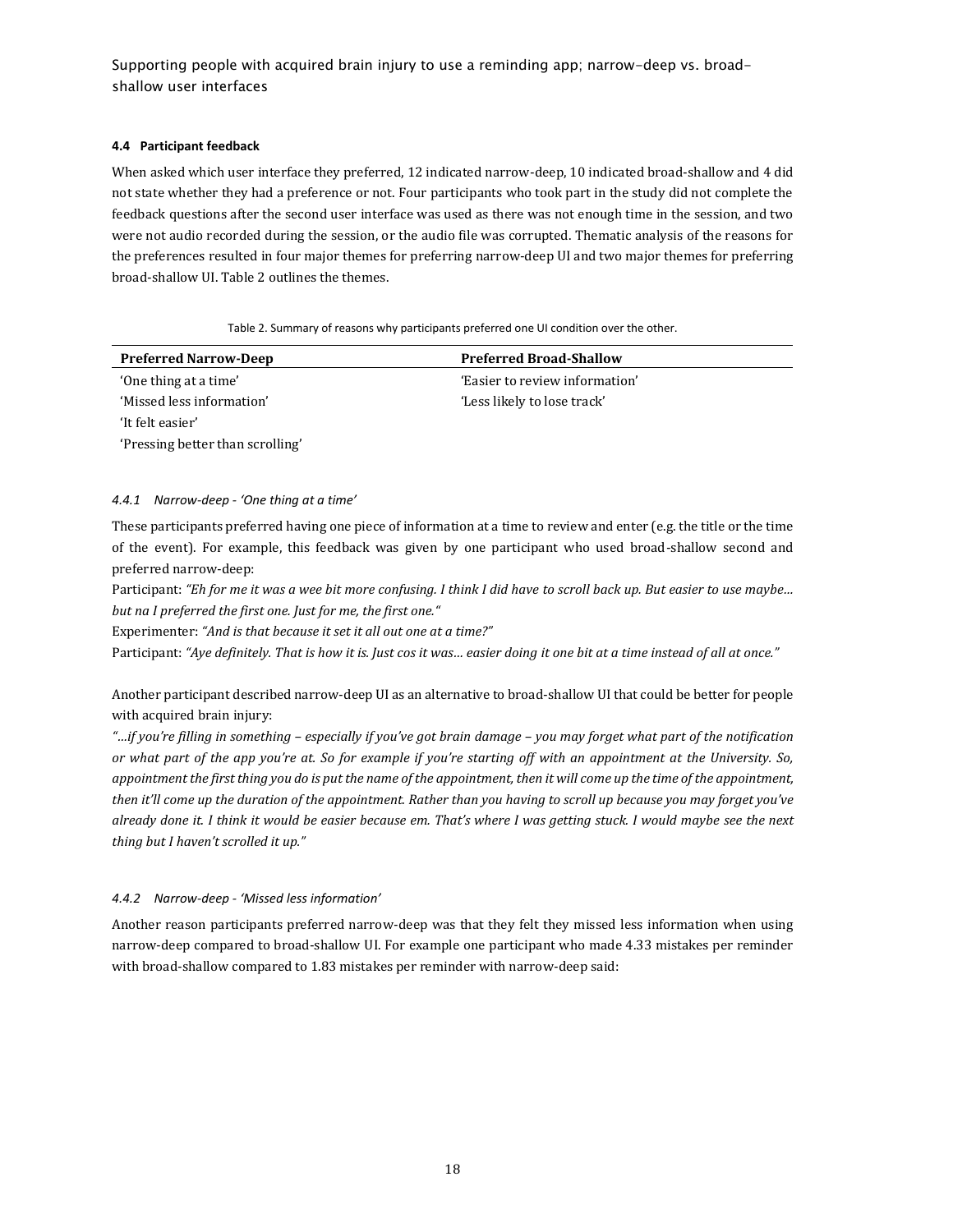*"I thought the second one (broad-shallow UI) was going fine until I had to cancel and wasn't sure the best way to go about that. You know… and I started to go… well I started doing something and [thought] that doesn't feel right. So then I just why don't you just go back to the main screen and just cancel it – delete it for the two days on the screen itself. It's just trying to figure out the best way to work it."* 

This participant was not sure what mistakes they had made with broad-shallow but they did think something was wrong. They then went on to say they tended to try to go quickly through tasks like setting reminders. This highlights the potential benefit of narrow-deep as a user interface that prevents the user from rushing through setting reminder and potentially missing entering important information:

*"It's quite straight forward I think. Um I get quite - that's why I kind of stick to routines. Once I'm used to it you know I kind of fly through it. I'm used to doing things very quickly – the job I used to do was always rush rush rush rush rush. And I'm used to doing things quite snappy and whatever. So it's a learning curve for me to be able to… you know look don't get frustrated, take your time, think it through. Em that it, it's always just come naturally I suppose."*

## *4.4.3 Narrow-deep - 'It felt easier'*

Three participants preferred narrow-deep and simply stated that it felt easier to use without being able to explain why. For example, one participant who struggled with the assignments and made 4 mistakes per reminder with narrow-deep and 6 with broad-shallow UI said:

*"See the first time (using narrow-deep UI), for me, went no too bad. But see the second time was a bit more difficult. I don't know I just seemed to understand it better. There was just something about the second time that made it harder. The first time seemed to go plain sailing. But the second time it was a wee bit more difficult for some reason. I don't know if it was a bit more difficult, but I just seemed to not do it as easy."*

## *4.4.4 Narrow-deep - 'Pressing better than scrolling'*

There were also three participants who stated that the interaction required in narrow-deep UI (pressing the next button) was easier for them than the scrolling required in broad shallow UI. For example one participant said: *"I found that one (narrow-deep UI) a lot easier. You know when you're scrolling across it's an easier set up because you're just clicking, and it just comes up rather than having to go through the whole thing."*

## *4.4.5 Broad-shallow - 'Easier to review information'*

For participants who preferred broad-shallow UI most of them stated that this preference was because it was easier to review the information they were entering quickly by scrolling up and down. For example, the following conversation was recorded between the experimenter and a participant who made 3 mistakes per reminder with narrow-deep and 1.33 mistakes per reminder when using broad-shallow:

Participant: *"First one (broad-shallow UI) was easier because you had multiple things you could do in it. But the second one (narrow-deep UI) was just – one thing you could do (at a time). I found that a little bit more difficult to just comprehend or to work out."*

Experimenter: *"And was that because you couldn't see everything at the same time?"*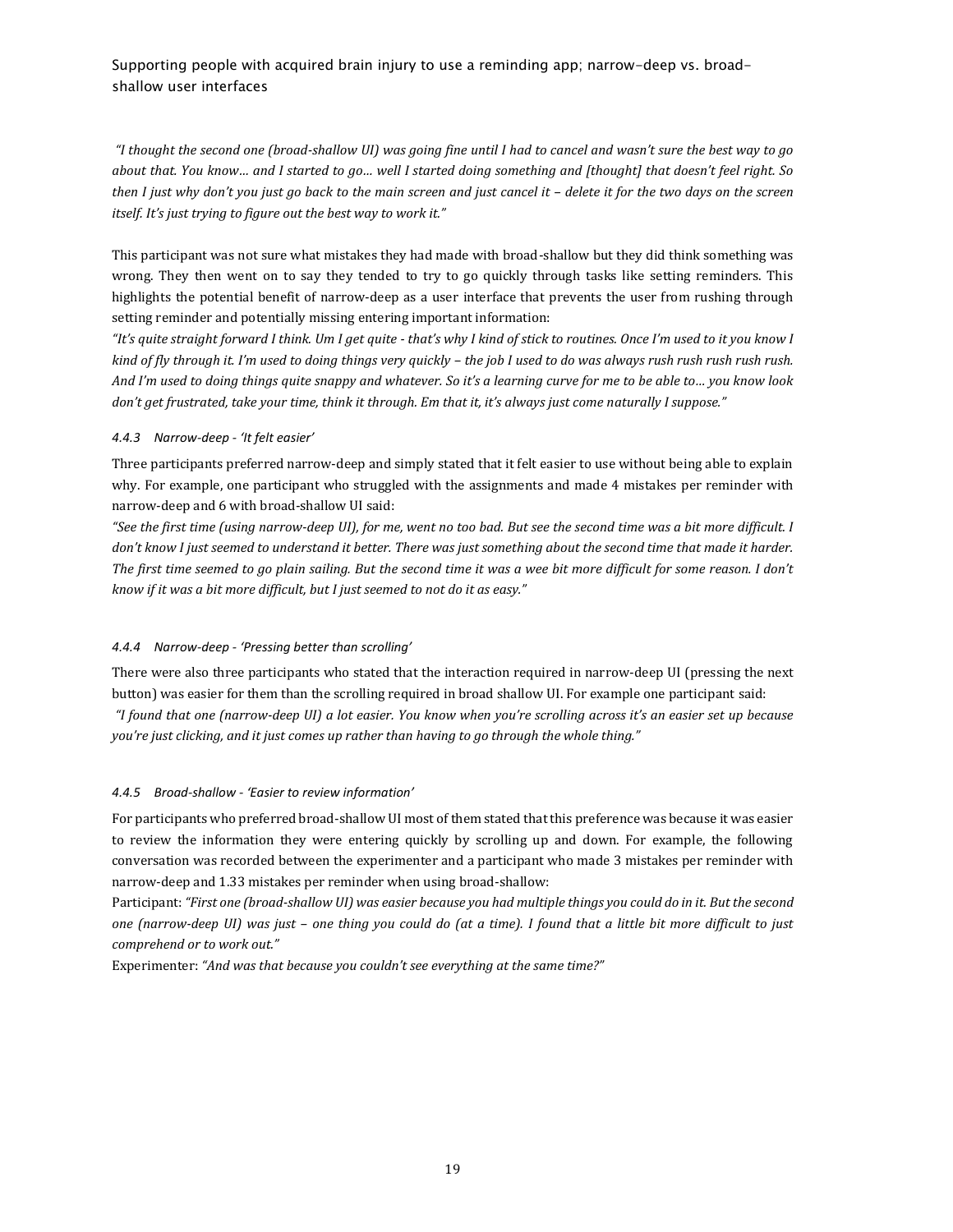Participant: *"Yeah. The other one (broad-shallow UI) you could. You would just scroll through it and it gave you everything that you needed. Whereas the other one was just one thing on the screen which I found a bit harder to use."* 

### *4.4.6 Broad-shallow - 'Less likely to lose track'*

Feedback from four participants who preferred broad-shallow UI discussed feeling less likely to lose track with broad-shallow due to the number of screens in the narrow-deep UI. For example, one participant stated that they found assignment harder when using narrow-deep even though they completed it without making a mistake:

Participant: *"That one (narrow-deep UI) was. I'm not sure if the app was harder… but the assignment was. I found it, I just found that one harder. I'm not sure if (it was down to the assignment or down to the app). This one was a bit more bitty, I don't know if bitty makes sense*."

Experimenter: "*There were more bits of information to take in?"*

Participant: "*Yeah with the other one you could see it was em. this one was more complicated I suppose. With a lot more little bits in it. So em… and eh there is a lot more pressing of buttons with this one. Almost too much. What I find is I'm getting half way through it and I'm forgetting what I'm put in the… what I'm writing the assignment for. Just cos there are too many buttons. It's almost taking too not too long – I'm not stressed, I'm not rushed, I'm just doing it nice and calm but it's - I'm forgetting what is going in."*

Another participants described a similar problem with narrow-deep UI if they needed to go back and review the information they were entering:

Experimenter: *"What did you think about the differences between app conditions?"*

Participant: "Depends, you might be pressing next or. The only thing I would have with pressing next all the time is if *the information you want to put into it is not in that order then you're in a whole world of trouble – did I do it on that page and how many pages do I have to go back?..."*

### **5 DISCUSSION**

We found that altering the user interface type from broad-shallow to narrow-deep meant that people with acquired brain injury made significantly fewer mistakes; approximately two fewer omissions or errors for every three reminders set. The difference in mistakes was mainly due to omissions: that is, less of the necessary information to set a reminder was omitted in the narrow-deep condition. Broad-shallow is the interface design used by the most popular apps on both the iOS App Store and Google Play Store. These results indicate that a narrow-deep design or a design that allowed the user to toggle between the two interface designs may be more accessible for people with acquired brain injury. Our results also indicate that altering the design to narrow-deep would not reduce reminder entry speed, increase task load or reduce the ability to independently set reminders.

As Table 1 highlights, there were more omissions in each of the different parts of the reminder setting process when broad-shallow was used rather than narrow-deep. Much of the information being missed was critical; if a real reminder were being set, the omissions would seriously impact its chances of prompting the user to do the task.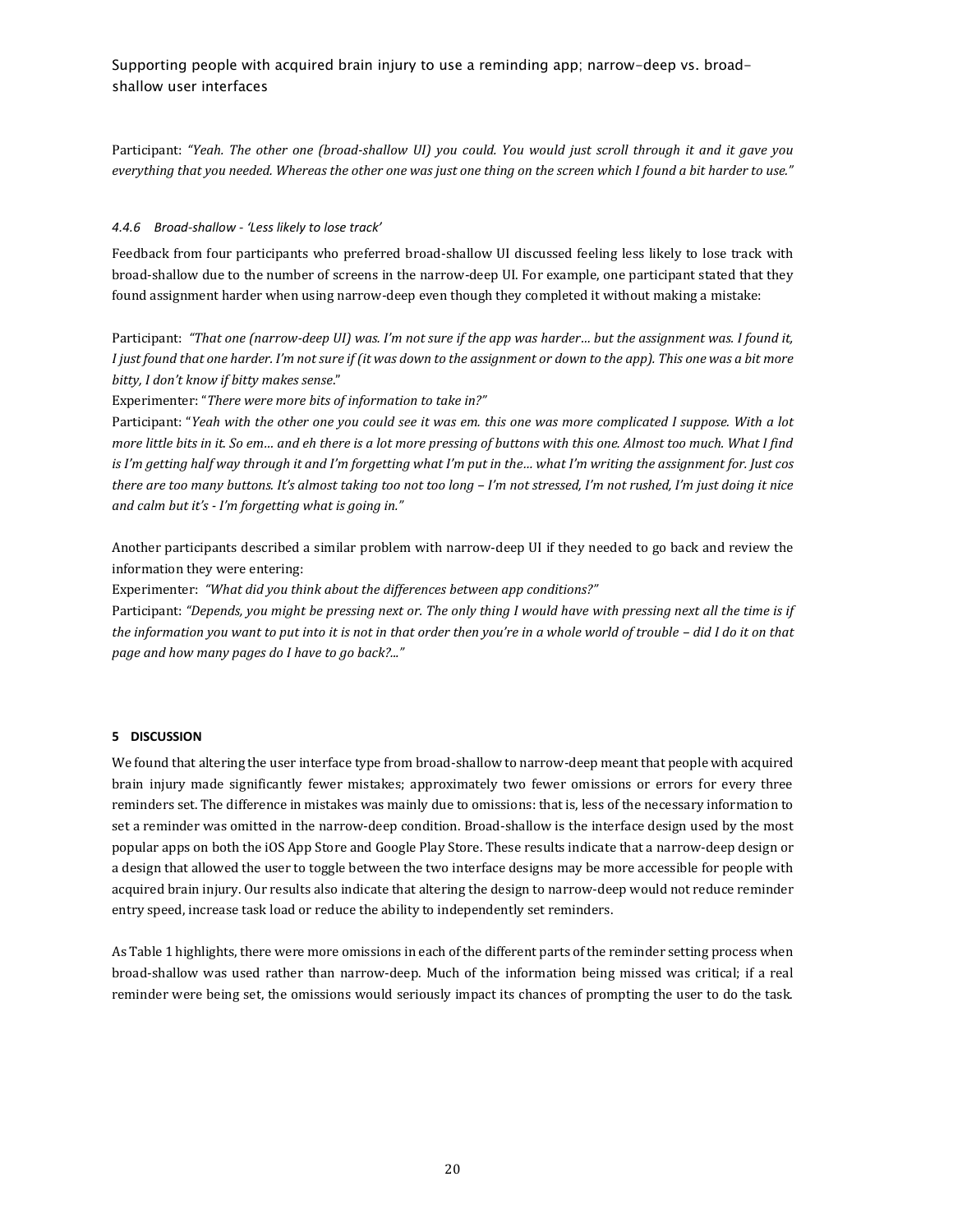For example, failing to set the reminder time or date (which happened 11 and 10 times respectively in broadshallow vs. 3 and 4 times in narrow-deep) would mean the time or date would default to the current date or time meaning it would not fire at the correct moment to prompt the user about the event. An alternative method to reduce omission errors would be omission error prevention. For example, the app could force the user to enter each aspect of the reminder before the reminder can be set. However, in reminder apps that can be downloaded from the app store, omissions error prevention is rare. Omissions are not prevented because they are common when setting reminders and are not always errors (e.g. not having repetition or a specified duration). The finding that omission errors are common for people with ABI when entering reminders using the broad-shallow UI that most reminder apps use suggests that some omission error prevention (e.g. alerting the user if they did not interact with the date or time widgets) could be a useful feature in these apps to make them more accessible.

The participants had never used this app before and were asked to set reminders after only a small amount of training. Therefore, the study investigates the impact of user interface design on the first few times a person with acquired brain injury uses a newly acquired smartphone reminding app. These first few uses are likely to be very important; the UTAUT model highlights that usefulness and self-efficacy predicts future use [39]. If someone uses the app but finds it difficult then it may put them off using it in the future. If they set a reminder but unintentionally miss information or add it incorrectly then they will not receive the prompt to remind them about the task or event at the correct time. This may mean they stop using the app as they did not find it useful or did not feel able to use it correctly. Experiences when using an app for the first time may be even more crucial for people with cognitive impairments. People with acquired brain injury and those with learning difficulties both experience the same types of problems when using software as the general population, but with greater severity [22]. Furthermore, lack of confidence using technology and a lack of support are reasons these groups have given for not using assistive technology [16, 17]. This highlights the importance of accessible software design to improve the likelihood of a positive first experience with an app.

Setting a reminder using an app is a task with several sub-steps and there is evidence that technology that guides people with ABI through each step can improve their performance [9, 18]. This may be particularly important when a task is unfamiliar. Compared to broad-shallow UI, narrow-deep UI may be closer to this micro-prompting or 'wizard' style where the steps are described and followed in order, one at a time.

Most participants did have a preference between narrow-deep and broad-shallow UI styles and this preference was evenly split. The difference in preference did not match the difference in accurate reminder setting. This indicates that in some instances participants had their performance supported by narrow-deep but either they did not realize the interface made a difference, or the difference it made did not influence their preference. People who preferred narrow-deep tended to prefer it because it was easier to understand the process involved in setting the reminder and because they missed less than they did when they used scrolling. People who preferred broad-shallow tended to prefer it because it made it easier to quickly review what they were entering and because they lost track of what they were entering when using narrow-deep (there was no overarching information showing them their progress setting a reminder). These findings suggest that an option in narrow-deep to quickly review the reminder while setting it could be a useful way to combine benefits of both narrow-deep and broad-shallow. Alternatively, broadshallow may be the better option once a user has developed the expertise to enter a reminder quickly and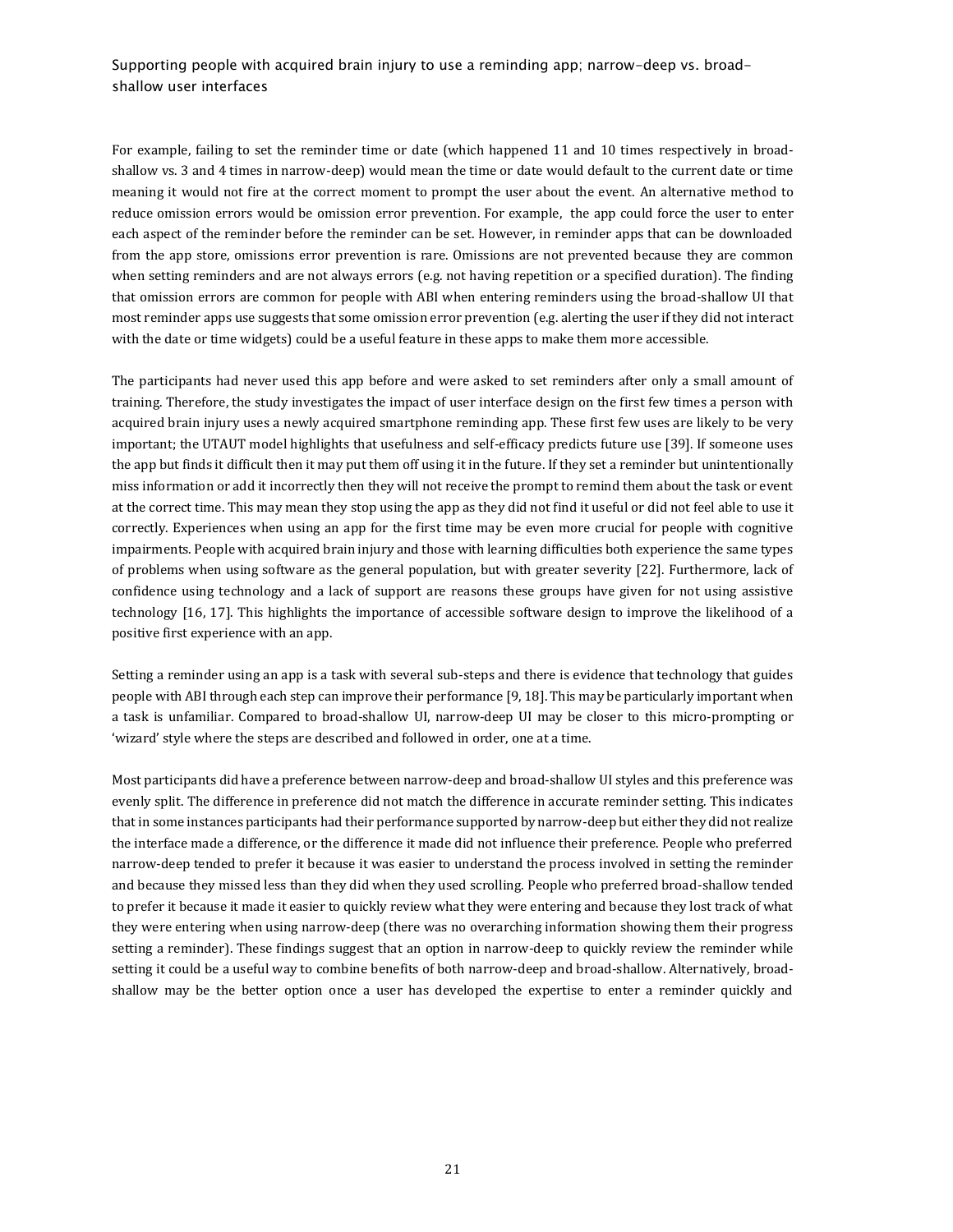accurately. Therefore, having the option to toggle between, or move from, narrow-deep to broad-shallow with increasing expertise or practice could be useful and improve user acceptance.

## **5.1 Factors that may influence use**

The secondary analysis explored the relationship between user interface condition and factors that may influence use such as experience using smartphones, cognitive ability and age. This analysis aimed to provide indications for future research rather than conclusive findings. It is limited by the lack of power and multiple analyses that raise the chance of false positive findings. Most of the selected correlations were found to be in the direction hypothesized. However, most were in the small-medium effect size range and none of the correlations that were in the direction hypothesized were significant. Participants with less experience with smartphone calendars and those with lower cognitive abilities did not find narrow-deep UI less demanding to use (less task load) relative to those with more experience and those with better cognitive abilities. There is no indication that participants with more experience with smartphones and participants with better cognitive ability found narrow-deep easier to use (lower task load) than broad-shallow relative to people with less experience and people with poorer cognitive ability. It also does not appear that people with more experience and people with better cognitive ability had better accuracy in narrow-deep than broad-shallow UI relative to those with less experience or poorer cognitive ability.

Two significant negative correlations were found. These were between experience using a smartphone and the disparity in guidance asked for between narrow-deep and broad-shallow UI, and between our combined measures of selective attention on the D-KEFS and the disparity in guidance asked for between narrow-deep and broadshallow UI. Both were the opposite direction to our hypothesis: People with more experience with smartphones asked for less help when using narrow-deep UI relative to the broad-shallow UI than people with less experience with smartphones. People with better scores on the D-KEFS sub-tests that tap into selective attention ability asked for less help when using narrow-deep UI relative to the broad-shallow UI than people with lower scores on those D-KEFS measures. These were both the opposite direction to our hypotheses. We expected that people with less smartphone experience and those with poorer selective attention would be more supported by the narrow-deep UI relative to the broad-shallow UI than people with more smartphone experience and those with better selective attention.

The findings suggest that people with less experience with smartphones and people with poorer cognitive abilities are not supported more by the narrow/deep user interface than people with more experience and better cognitive abilities to set reminders more accurately and independently. This finding contradicts the idea that narrow-deep UI offers more guidance and should require people who need more help generally (i.e. those with less experience and more cognitive difficulties) to ask for it less. However, because this is a correlation it may also indicate that people with more smartphone experience or better cognitive ability are able to benefit from narrow-deep UI compared to broad-shallow UI while those with less experience or poorer cognitive ability are not.

These results might also be explained by the fact that the narrow-deep UI draws people's attention to aspects of reminder setting that they would otherwise miss, particularly for those with less experience with smartphones and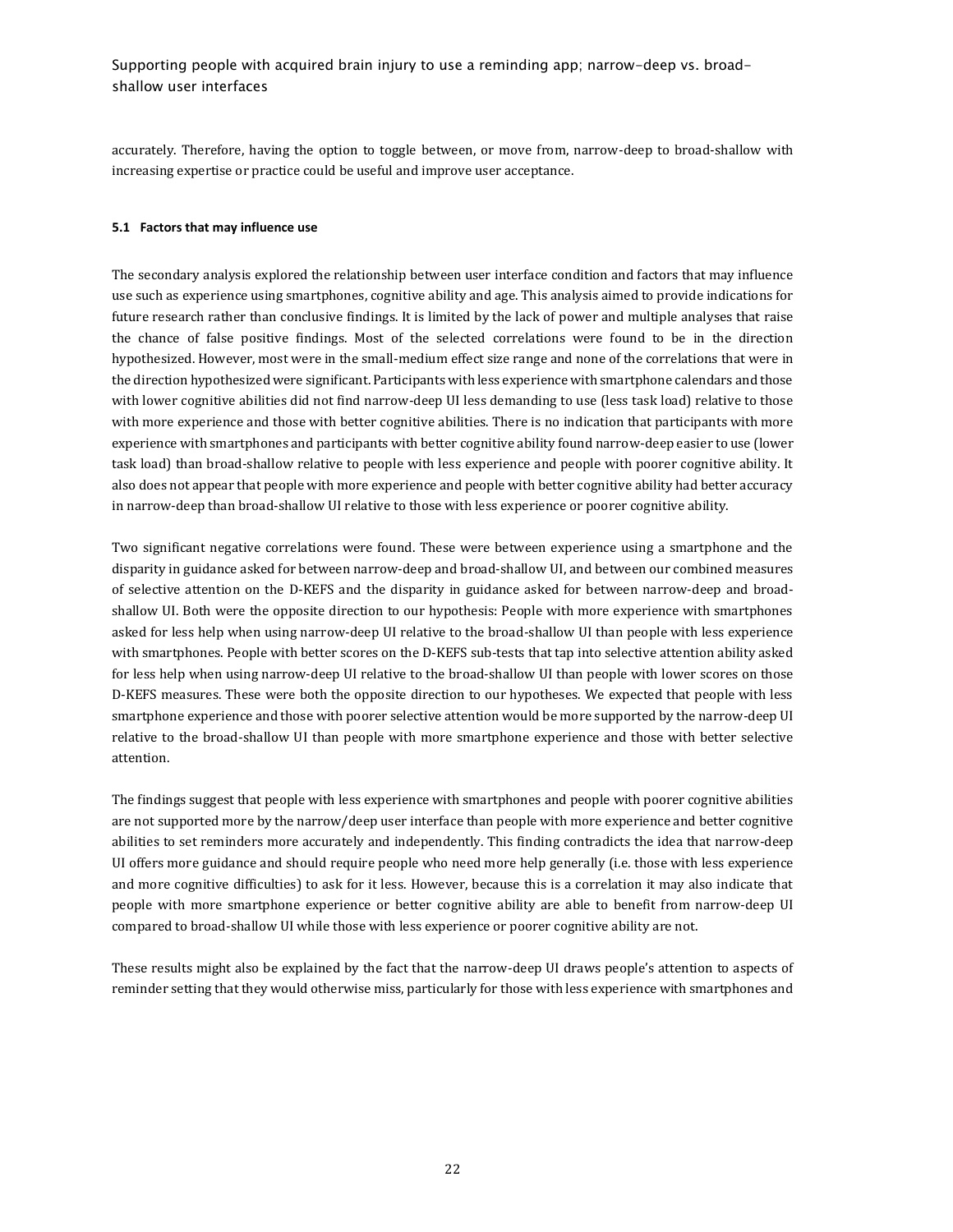poorer selective attention. In this situation we would expect better accuracy (which we see from the whole sample in narrow-deep reminder setting accuracy compared to broad-shallow accuracy) and more questions about what to set (because people who would otherwise miss a piece of information out are attending to what needs to be set).

### **5.2 Limitations and Future Research**

Any differences in outcome variables between the conditions, while not insignificant on a practical level, were statistically small. This is not surprising considering the app had the same features in both conditions, the reminder setting tasks were piloted to ensure comparable difficulty and the conditions were counterbalanced to negate order effects. The only difference between the two conditions was the way the information was presented (narrow-deep vs. broad-shallow). The highly controlled nature of this study was necessary to pinpoint the differences between the two UI conditions. Outside of this controlled environment there are other design differences that may be associated with the two UI choices. Reminder apps that use a broad-shallow also often present the calendar as the first screen. This can contain a lot of information so may put people off). Narrow-deep UI makes it possible to increase the size of text and widgets which may make them easier to use for people with motor or visual impairments.

It is difficult to replicate real life reminder setting in a controlled research context. It is unlikely that a user would have all the relevant information for setting a reminder written like the assignments given to participants. Different reminders would be relayed in various ways. An appointment may be hastily written on paper when on the phone to a healthcare provider. A social event may be arranged through one or several text messages, or in person. How the reminder information is delivered to the person presents varying challenges to memory and attention - for example, having to keep an appointment time in mind before writing it or entering it into a phone. This study aimed to reduce the attention and memory demand by presenting all the information on one sheet. The purpose was to investigate the demands presented by entering this information into the phone rather than the demands of attending to and remembering that information.

It is possible that the differences seen between the two user interfaces in both errors made (number of omissions) and participant preference reflected in their feedback could have been influenced by the way the reminder information was communicated. For example, a benefit of the broad-shallow UI which is not present in narrowdeep UI is having all the information you are entering contained on one (scrollable) screen. This difference might be more important when setting a reminder from memory or without all the information available. It may be that the issue with people losing track of what they had set using narrow-deep becomes more problematic when the user cannot check a written account of the information they are entering. Alternatively, people may be even more susceptible to missing information when using broad-shallow when setting a reminder from memory; and narrowdeep UI may prompt them to recall and enter more aspects of the reminder (e.g. duration or notification time) that they would otherwise have missed out. Further research could investigate how different reminder information delivery methods influence reminder setting with different user interfaces.

Some participants in the study did say they found the assignments difficult to follow, especially when a task depended on the completion of an earlier task (e.g. deleting medication reminders or appointments that were to be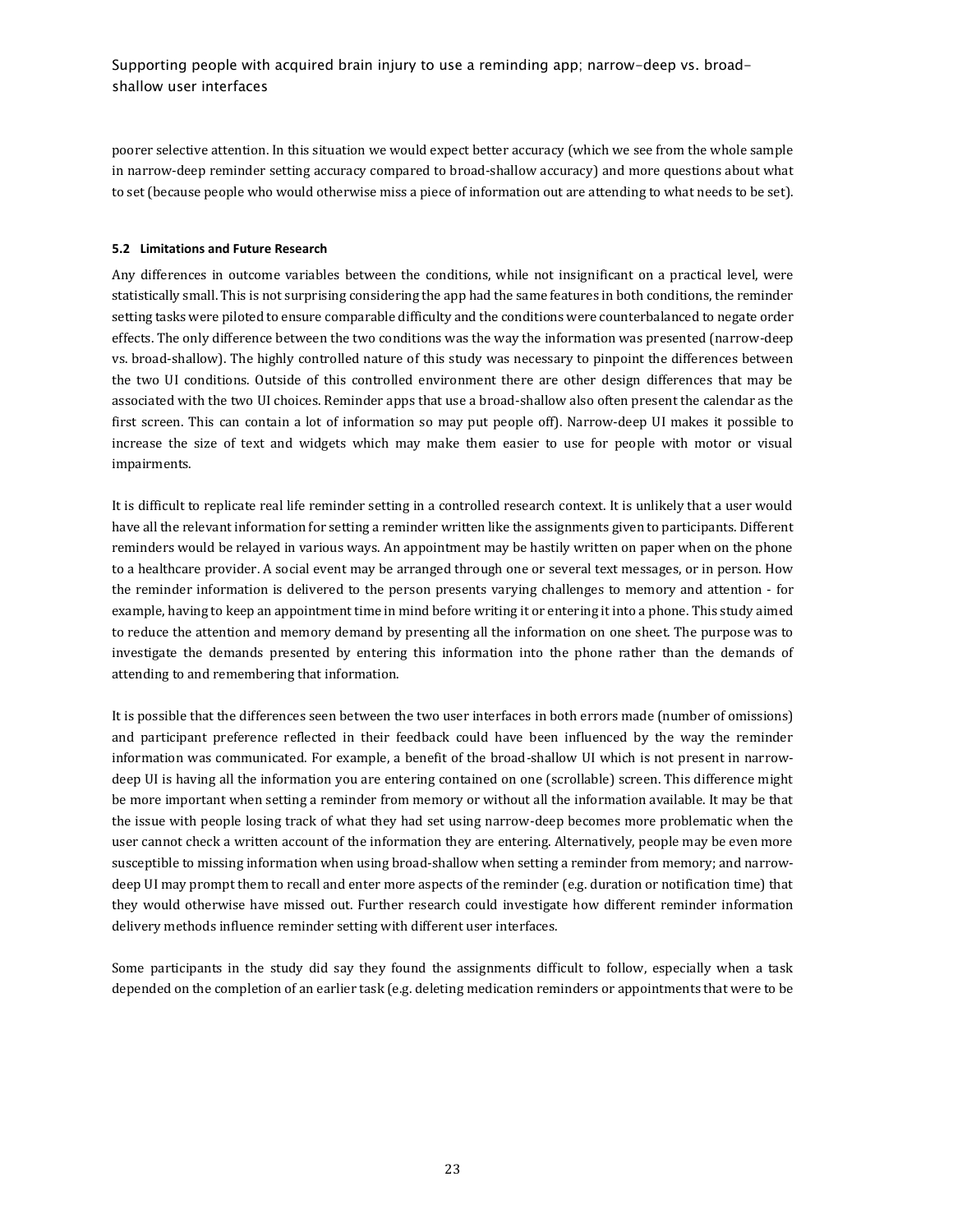entered previously). Omissions may have therefore been due to not fully following the assignment information. However, the two assignments were piloted with five people with acquired brain injury prior to beginning recruitment and the assignments were amended to make the assignment sheets 1 and 2 as equal as possible in difficulty. There was no mention of one assignment being more difficult than the other, Furthermore, both effects of any differences between the assignments and practice effects would be mitigated by the counterbalancing of assignment order and condition order.

The design of the narrow-deep and broad-shallow user interfaces in the ApplTree app was developed to be representative of the scrolling broad-shallow interface usually used by reminding apps that are currently available and widely used (e.g. Google Calendar) and a narrow-deep alternative to this with no scrolling. Broad-shallow could be designed to have all the information on one screen without scroll. However, on a phone screen this would mean the information would need to be very small so many apps (and websites when viewed on a mobile phone) use scrolling to maintain a large enough text size. Future research could investigate different versions of these user interface types, for example a version of broad-shallow UI with all the information on a single screen and no scroll.

This study was primarily concerned with the first few uses of a reminder app by people with ABI, rather than the issues that appear during long term use. As mentioned above, the first few times somebody uses a reminding app are important and may be especially important for people with ABI. The results highlight the utility of the narrowdeep UI (which is not currently used) for improving reminder entry for this group during these first few uses. However, the results cannot speak to the long-term use or acceptability of narrow-deep or broad-shallow UI in the long term. While we did not find any difference in user preference, nor time taken to enter a reminder, between the conditions during our study, it may be the case that the narrow-deep UI becomes less acceptable over time when users are more familiar with using the app. The broad-hallow UI that allows quicker reminder entry might be better once reminder entry is more habitual and once the user is more experienced. Future studies could investigate the impact of narrow-deep and broad-shallow use over time.

Participants who were unfamiliar with Android phones may have found it more difficult to use ApplTree on an Android phone than those familiar with Android operating systems. While both user interfaces were presented on the same device in counterbalanced order allowing for a direct within-subject comparison, participants less used to the phone type may have experienced more barriers generally when learning to use the app on an unfamiliar device. If it is the case that narrow-deep is better for those less familiar with setting reminders on smartphones, and broad-shallow better for people more familiar with the process, then having some participants using both software and hardware for the first time may have influenced the results of the UI accuracy comparison and user feedback. However, it should be noted that when giving feedback no participants mentioned finding the hardware difficult to use because they were familiar with different hardware. Future studies should note what make of phones participants had (which we did not) and, ideally, would present the app on the persons own phone or have both the most commonly used hardware (iOS and Android) available for the participant to choose.

Participants in this study did not receive any prolonged training with the app. There is research outlining different training courses and evidence-based training strategies to help people learn how to use memory aid technology. For example researchers have evaluated training sessions given as part of rehabilitation for durations of weeks and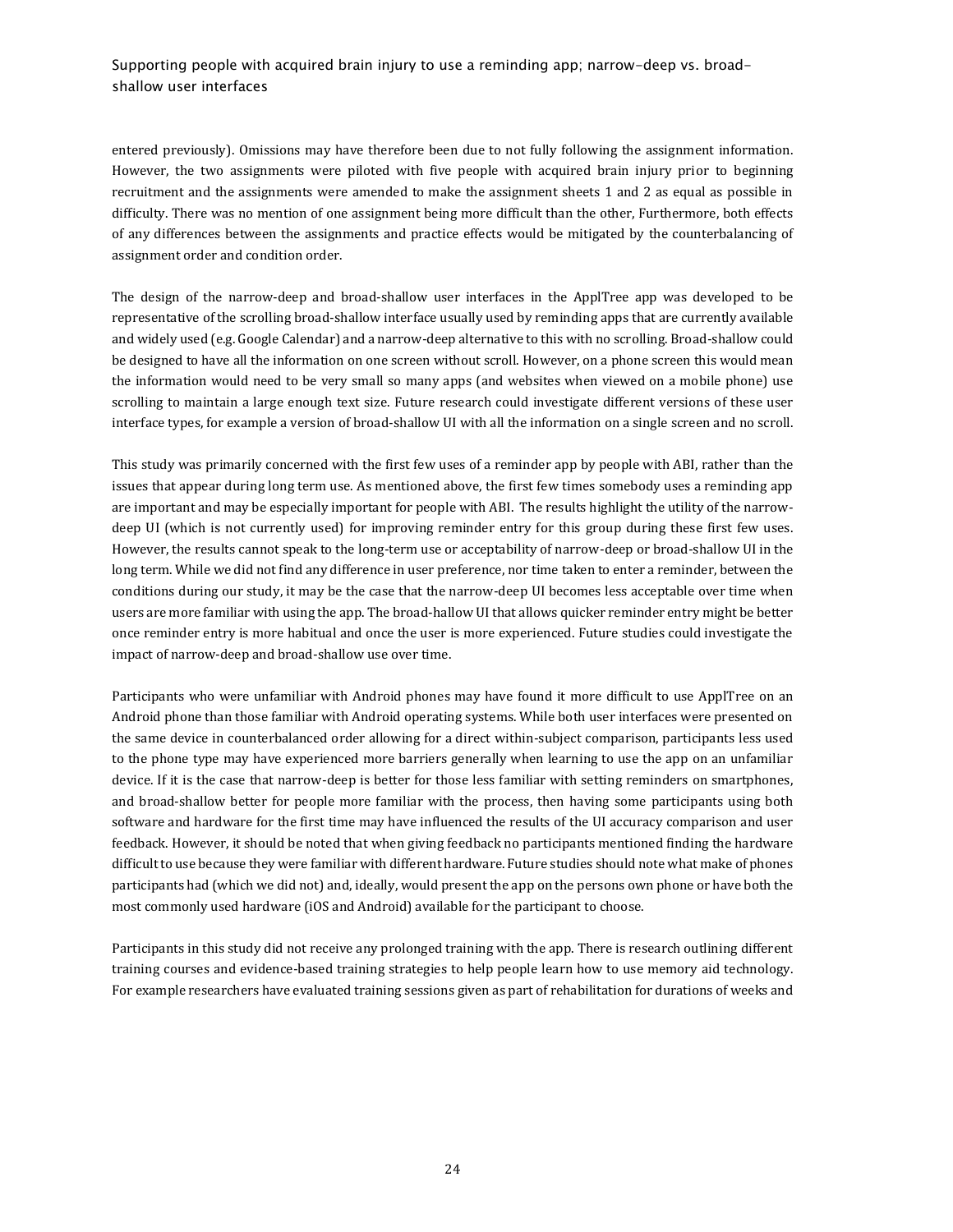months [23, 36, 38]. Future research could investigate the impact of the user interface design on the amount of time it requires for people to learn to use assistive technology. It may be that altering the user interface of the software can reduce the amount of training required in rehabilitation.

Different training strategies have also been tested including error-free or errorless learning where mistakes made are reduced as much as possible while learning to use the technology [36]. This has been found to be effective for people with impaired memory after ABI to learn new skills [26, 36]. However, it is unclear what the best training strategy is for learning to use assistive technology in brain injury rehabilitation. There is evidence that error-based learning leads to improved skill generalization and self-awareness compared to errorless learning for tasks such as meal preparation [26]. A three-armed randomized controlled trial study was recently completed comparing systematic instruction, error-based and trial and error learning approaches when training the use of smartphone based memory aids in brain injury rehabilitation [28, 29, 30]. Trial and error learning led to higher proficiency immediately after training compared to a highly structured systematic instruction, and led to better proficiency with the app one week later compared to an error-based learning method. There were no differences between the groups that received different training methods at 6-week follow up [30]. Qualitative findings indicate different advantages of the different training. For example, people may find the highly structured sessions easier so experience reduced training burden, while error-based methods may be more challenging during the session but could lead to a real or perceive improvement in their expertise with using the app and phone [29]. When learning to use software in brain injury rehabilitation, the user interface may influence the effectiveness of a training strategy. For example, it may be easier to implement an error-free learning method using a narrow-deep user interface that, compared to a broad-shallow UI, reduces the amount of errors that can be made while learning the process of entering reminders.

The researcher scoring the reminder setting tasks (accuracy, speed and noting the guidance requested) was not blind to the app UI condition the participants were using and were aware of the study hypotheses. This was a potential source of bias. This was mitigated by the scoring sheets which had a checklist for the scoring method to remove as much subjectivity from the scoring as possible (see supplemental materials).

## **6 CONCLUSION**

People with prospective memory difficulties following ABI can benefit from the use of smartphone reminding apps. However, cognitive difficulties may make it difficult to use such apps. This study has demonstrated that narrowdeep UI type might reduce omission errors and therefore help people with cognitive impairments after ABI use a smartphone reminding app. This has not previously been formally assessed in reminding technology in the context of ABI rehabilitation. Most reminding apps use a broad-shallow UI which led to significantly less accurate reminder setting than narrow-deep UI with no difference in reminder setting time, guidance required or perceived task load. This result informs clinicians about the design of apps that are likely to be useable for their clients and about the mistakes they are likely to make. It also has implications for developers of accessible technologies given that broad/shallow is currently the user interface choice for most reminding apps and other software such as searching websites for information and emailing software.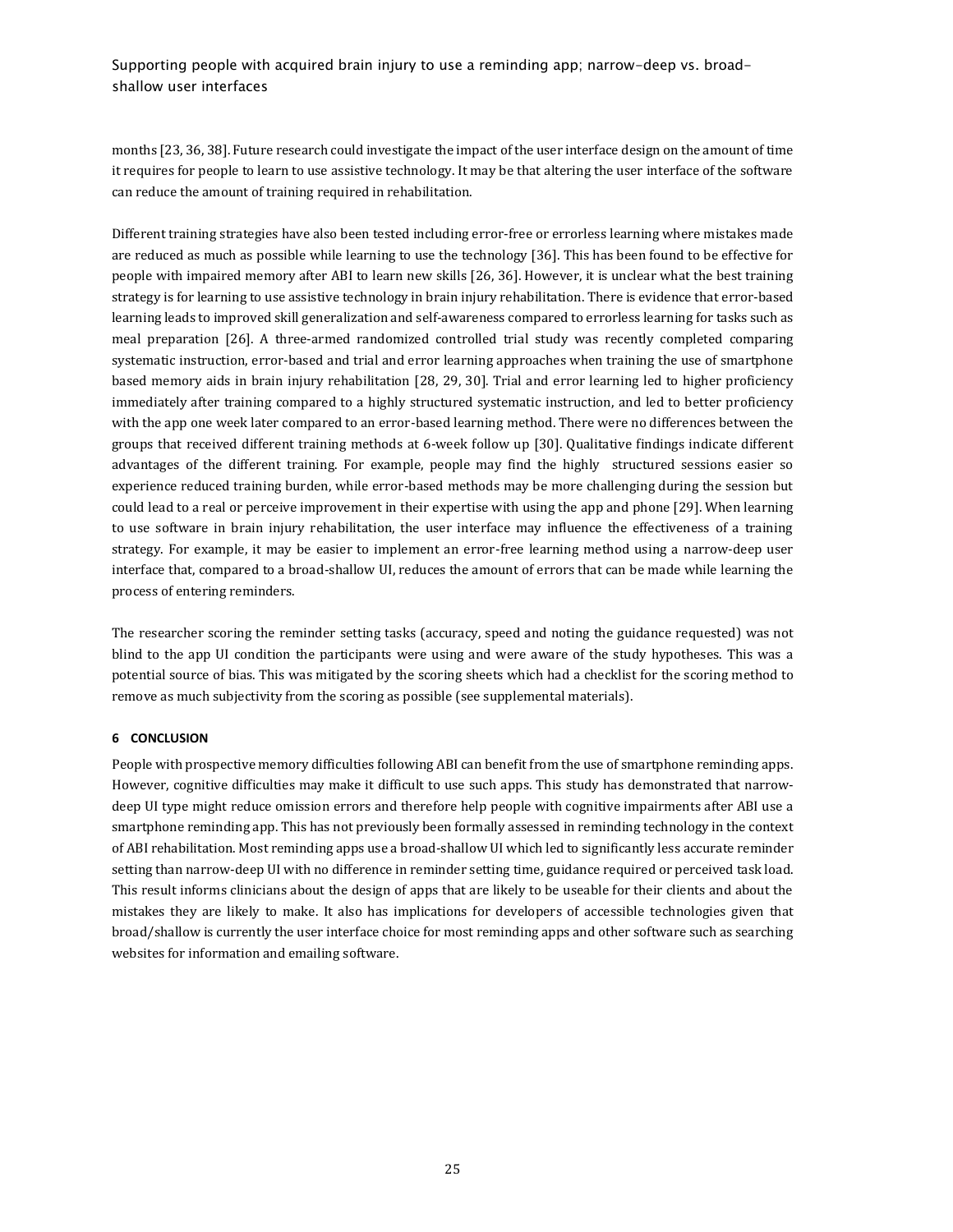#### **7 REFERENCES**

- [1] Acquired Brain Injury 2016-2017 Statistics Based on UK Admissions: 2020. https://www.headway.org.uk/about-brain-injury/furtherinformation/statistics/. Accessed: 2020-04-04. Headway: UK.
- [2] Bauchet, J. et al. 2009. Designing judicious interactions for cognitive assistance. Proceeding of the eleventh international ACM SIGACCESS conference on Computers and accessibility - ASSETS '09. (2009), 11. DOI:https://doi.org/10.1145/1639642.1639647.
- [3] Berget, G. and MacFarlane, A. 2019. What Is Known About the Impact of Impairments on Information Seeking and Searching? Journal of the Association for Information Science and Technology. 71, 5 (2019), 596–611. DOI:https://doi.org/10.1002/asi.24256.
- [4] Boman, I. et al. 2010. Support in everyday activities with a home-based electronic memory aid for persons with memory impairments. *Disability and Rehabilitation: Assistive Technology.* 5, September (2010), 339–350. DOI:https://doi.org/10.3109/17483100903131777.
- [5] Buehler, E., Easley, W., Poole, A., & Hurst, A. (2016, April). Accessibility barriers to online education for young adults with intellectual disabilities. *In Proceedings of the 13th International Web for All Conference* (pp. 1-10).
- [6] Cole, E., Dehdashti, P., Petti, L., & Angert, M. (1994, April). Participatory design for sensitive interface parameters: contributions of traumatic brain injury patients to their prosthetic software. *CHI '94: Conference Companion on Human Factors in Computing SystemsApril 1994* Pages 115*–*116 *https://doi.org/10.1145/259963.260092*
- [7] Evans, J.J. et al. 1998. External cueing systems in the rehabilitation of executive impairments of action. Journal of the International Neuropsychological Society : JINS. 4, 4 (Jul. 1998), 399–408.
- [8] Gillespie, A. et al. 2012. Cognitive function and assistive technology for cognition: a systematic review. Journal of the International Neuropsychological Society : JINS. 18, 1 (Jan. 2012), 1–19. DOI:https://doi.org/10.1017/S1355617711001548.
- [9] Gómez, J., Montoro, G., Haya, P. A., Alamán, X., Alves, S., & Martínez, M. (2013). Adaptive manuals as assistive technology to support and train people with acquired brain injury in their daily life activities. *Personal and ubiquitous computing, 17(6),* 1117-1126.
- [10] El Haj, M. et al. 2017. Google Calendar Enhances Prospective Memory in Alzheimer's Disease: A Case Report. Journal of Alzheimer's Disease. 57, 1 (2017), 285–291. DOI:https://doi.org/10.3233/JAD-161283.
- [11] Hart, S.G. and Staveland, L.E. 1988. Development of NASA-TLX (Task Load Index): Results of empirical and theoretical research. Advances in psychology. 52, (1988), 139–183.
- [12] Hochheiser, H. et al. 2017. Research Methods in Human-Computer Interaction, 2nd Edition. Morgan Kaufman.
- [13] Hu, R. and Feng, J.H. 2015. Investigating information search by people with cognitive disabilities. ACM Transactions on Accessible Computing. 7, 1 (2015), 1–30. DOI:https://doi.org/10.1145/2729981.
- [14] Introduction to Web Accessibility| Web Accessibility Initiative (WAI)| W3C: 2020. https://www.w3.org/WAI/. Accessed: 2020-04-05. W3C Web Accessibility Initiative (WAI)
- [15] Jamieson, M. et al. 2017. ForgetMeNot: Active reminder entry support for adults with acquired brain injury. Conference on Human Factors in Computing Systems - Proceedings. 2017-May, (2017), 6012–6023. DOI:https://doi.org/10.1145/3025453.3025888.
- [16] Jamieson, M. et al. 2015. Issues influencing the Uptake of Smartphone Reminder apps for People with Acquired Brain Injury. Proceedings of the 17th International ACM SIGACCESS Conference on Computers & Accessibility - ASSETS '15. December (2015), 339–340. DOI:https://doi.org/10.1145/2700648.2811368.
- [17] Jamieson, M. et al. 2017. Technological memory aid use by people with acquired brain injury. Neuropsychological Rehabilitation. 27, 6 (2017), 919–936. DOI:https://doi.org/10.1080/09602011.2015.1103760.
- [18] Jamieson, M. et al. 2014. The efficacy of cognitive prosthetic technology for people with memory impairments: A systematic review and metaanalysis. Neuropsychological Rehabilitation. 24, 3–4 (2014), 419–444. DOI:https://doi.org/10.1080/09602011.2013.825632.
- [19] Jamieson, M. and Evans, J.J. 2014. Assistive technology for executive functions. Assistive Technology for Cognition: A Handbook for Clinicians and Developers. B. O'Neill and A. Gillespie, eds. Psychology Press: UK.
- [20] de Joode, E. a et al. 2012. Use of assistive technology in cognitive rehabilitation: exploratory studies of the opinions and expectations of healthcare professionals and potential users. Brain injury : [BI]. 26, 10 (Jan. 2012), 1257–66. DOI:https://doi.org/10.3109/02699052.2012.667590.
- [21] de Joode, E. et al. 2010. Efficacy and usability of assistive technology for patients with cognitive deficits: a systematic review. Clinical rehabilitation. 24, 8 (Aug. 2010), 701–14. DOI:https://doi.org/10.1177/0269215510367551.
- [22] de Joode, E. et al. 2012. The use of standard calendar software by individuals with acquired brain injury and cognitive complaints: a mixed methods study. Disability and rehabilitation. Assistive technology. 7, 5 (Sep methods study. Disability and rehabilitation. Assistive technology. 7, 5 (Sep. 2012), 389–98. DOI:https://doi.org/10.3109/17483107.2011.644623.
- [23] Mcdonald, A. et al. 2011. Neuropsychological Rehabilitation : An International Google Calendar : A new memory aid to compensate for prospective memory deficits following acquired brain injury. November 2012 (2011), 784–807.
- [24] Nour, R. (2015). Web searching by individuals with cognitive disabilities. *ACM SIGACCESS Accessibility and Computing, (111),* 19-25
- [25] Oddy, M. and Da Silva Ramos, S. 2013. The clinical and cost-benefits of investing in neurobehavioural rehabilitation: A multi-centre study. Brain Injury. 27, 13–14 (2013), 1500–1507. DOI:https://doi.org/10.3109/02699052.2013.830332.
- [26] Ownsworth T, Fleming J, Tate R, Beadle E, Griffin J, Kendall M, Schmidt J, Lane-Brown A, Chevignard M, Shum DHK. (2017) Do People With Severe Traumatic Brain Injury Benefit From Making Errors? A Randomized Controlled Trial of Error-Based and Errorless Learning.